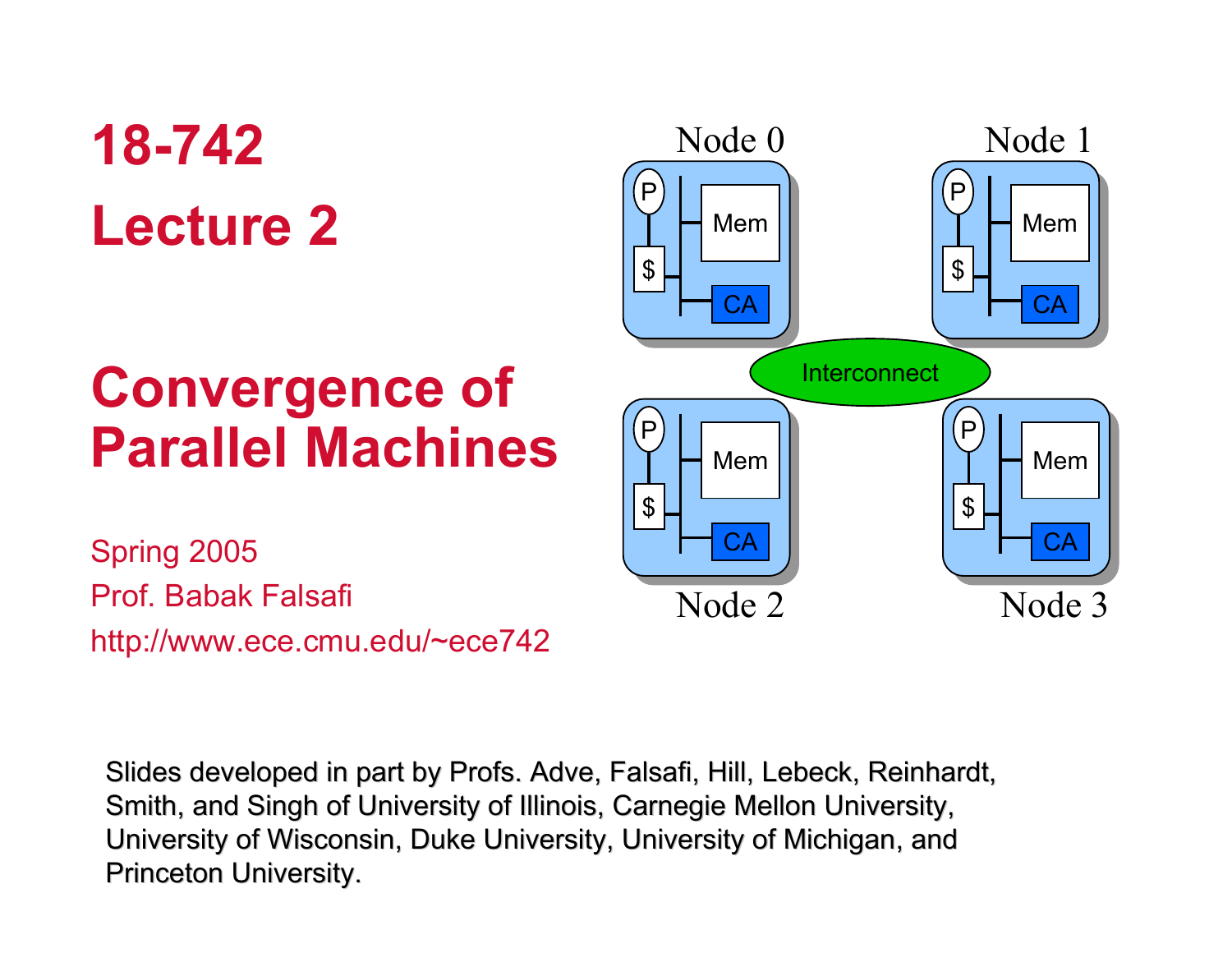- **Due by next Friday**
- **Assigned on the web by Friday**
	- **Consists of review questions on material read**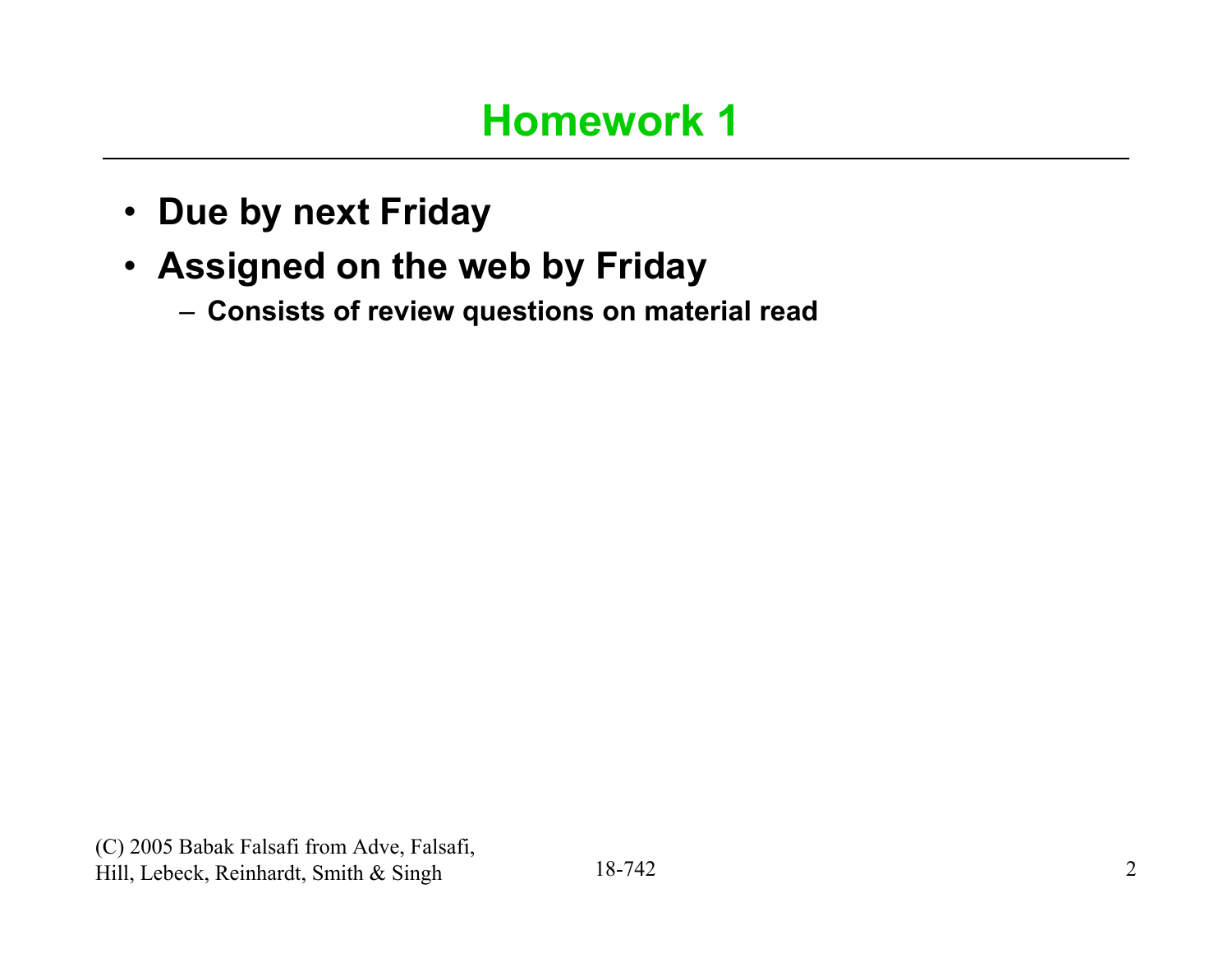## **Readings**

### • **From Reader 2**

- **The book will arrive later. There will be a copies of chapter 2 outside of A302 after class**
- **G. A. Geist, J. A. Kohl, and P. M. Papadopoulos,** *PVM and MPI: A comparison of features***, Calculateurs Paralleles, 8(2), 1996.**
- **OpenMP: Simple, Portable, Scalable SMP Programming, Web Site**
- **S. C. Woo, M. Ohara, E. Torrie, J. P. Singh, and A. Gupta,** *The SPLASH-2 Programs: Characterization and Methodological Considerations***, ISCA 1995.**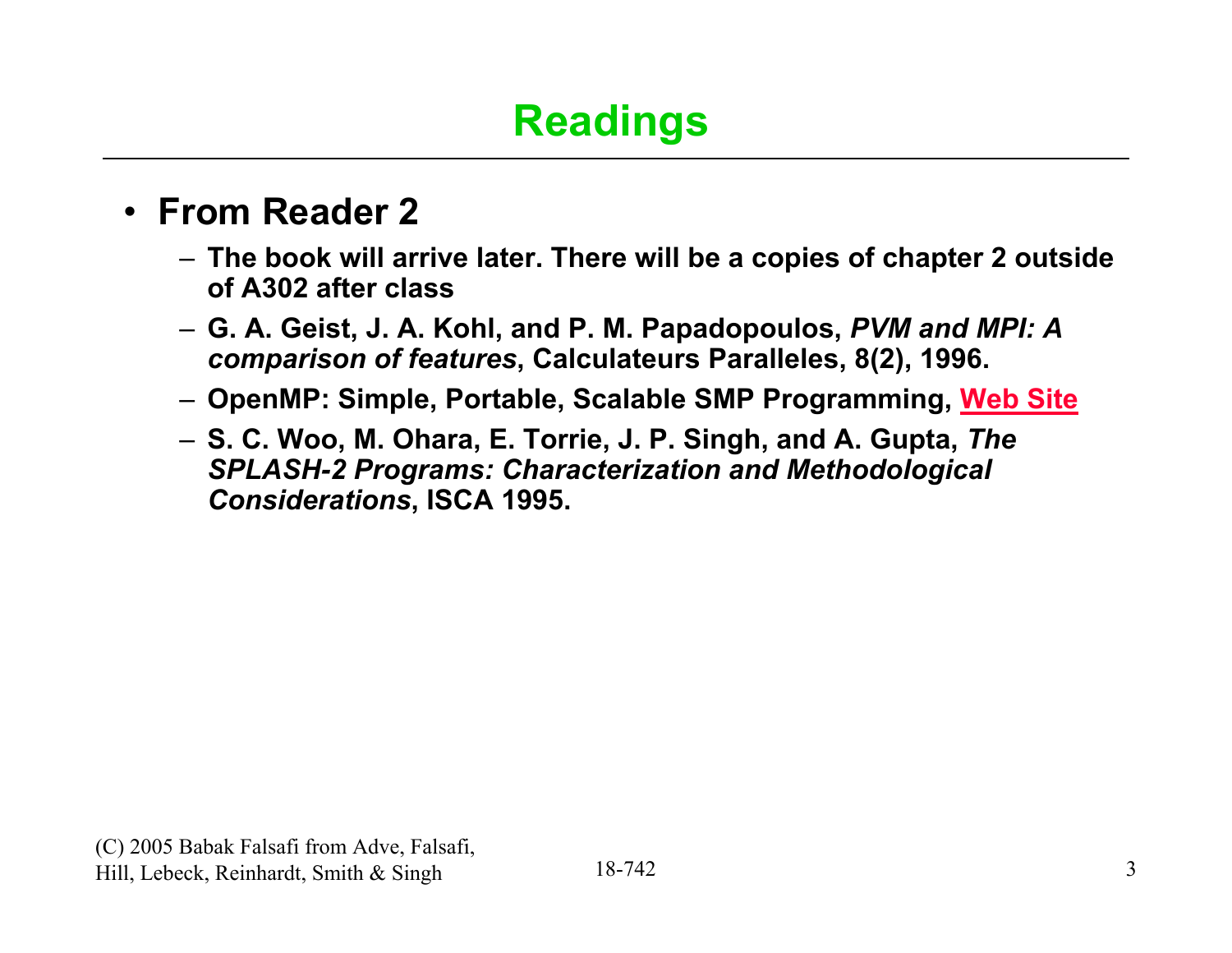### **Data Flow Architectures**

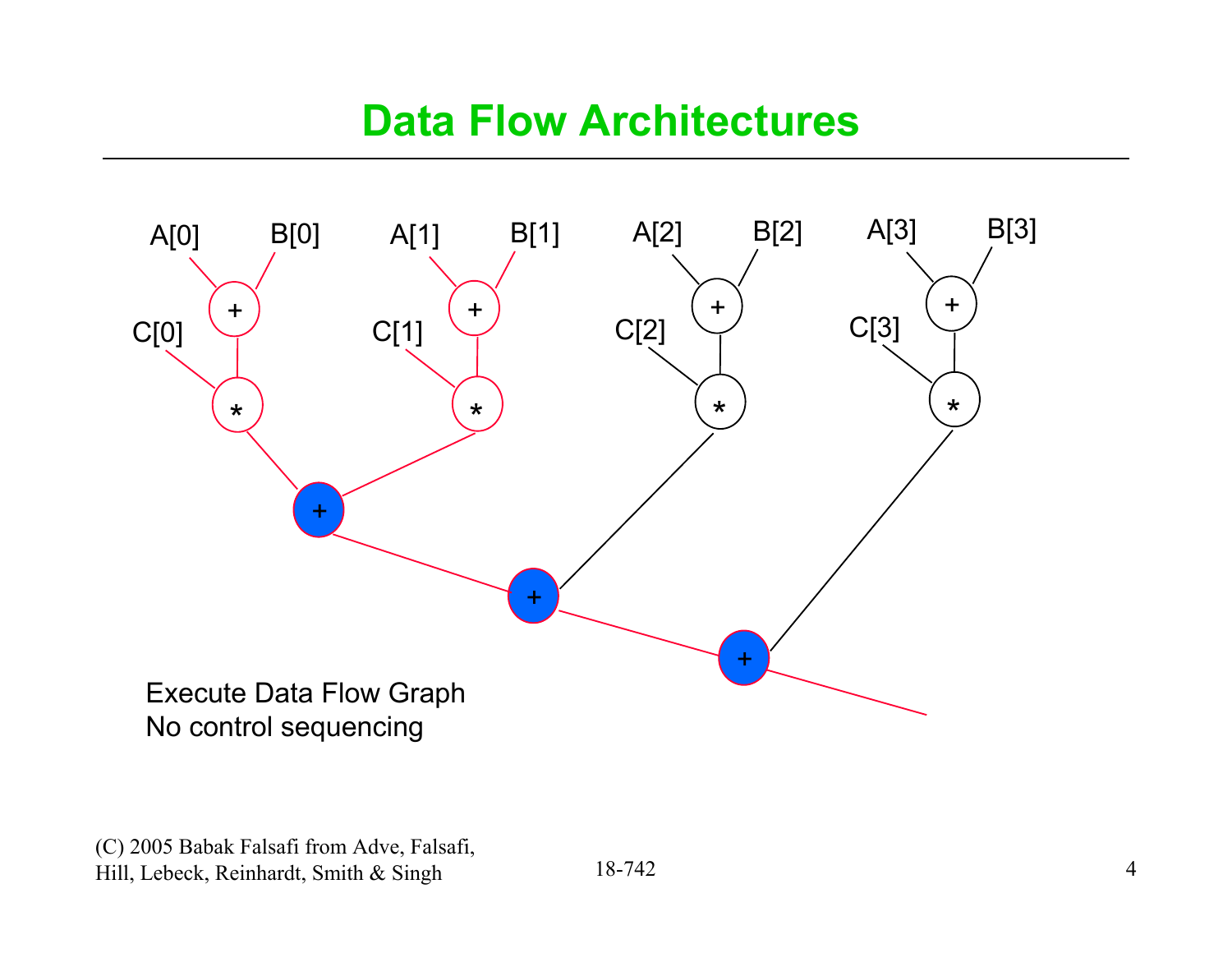### **Data Flow Architectures**

- **Explicitly represent data dependencies (Data Flow Graph)**
- **No artificial constraints, like sequencing instructions!**
	- **Early machines had no registers or cache**
- **Instructions can "fire" when operands are ready**
	- **Remember tomasulo's algorithm**
- **How do we know when operands are ready?**
- **Matching store**
	- **large associative search!**
- **Later machines moved to coarser grain (threads)**
	- **allowed registers and cache for local computation**
	- **introduced messages (with operations and operands)**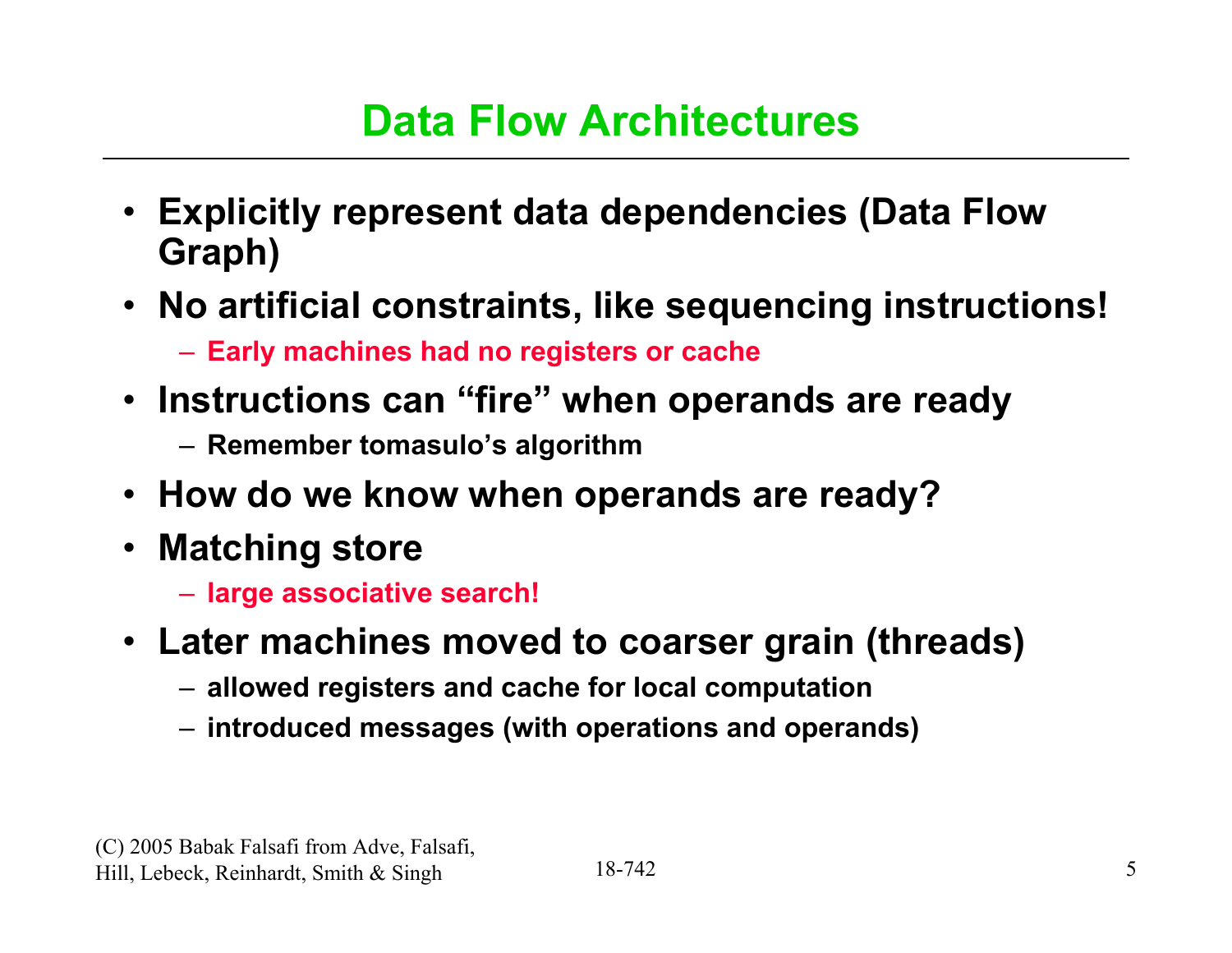## **Review: Separation of Model and Architecture**

### • **Shared Memory**

- **Single shared address space**
- **Communicate, synchronize using load / store**
- **Can support message passing**

### • **Message Passing**

- **Send / Receive**
- **Communication + synchronization**
- **Can support shared memory**

### • **Data Parallel**

- **Lock-step execution on regular data structures**
- **Often requires global operations (sum, max, min...)**
- **Can support on either SM or MP**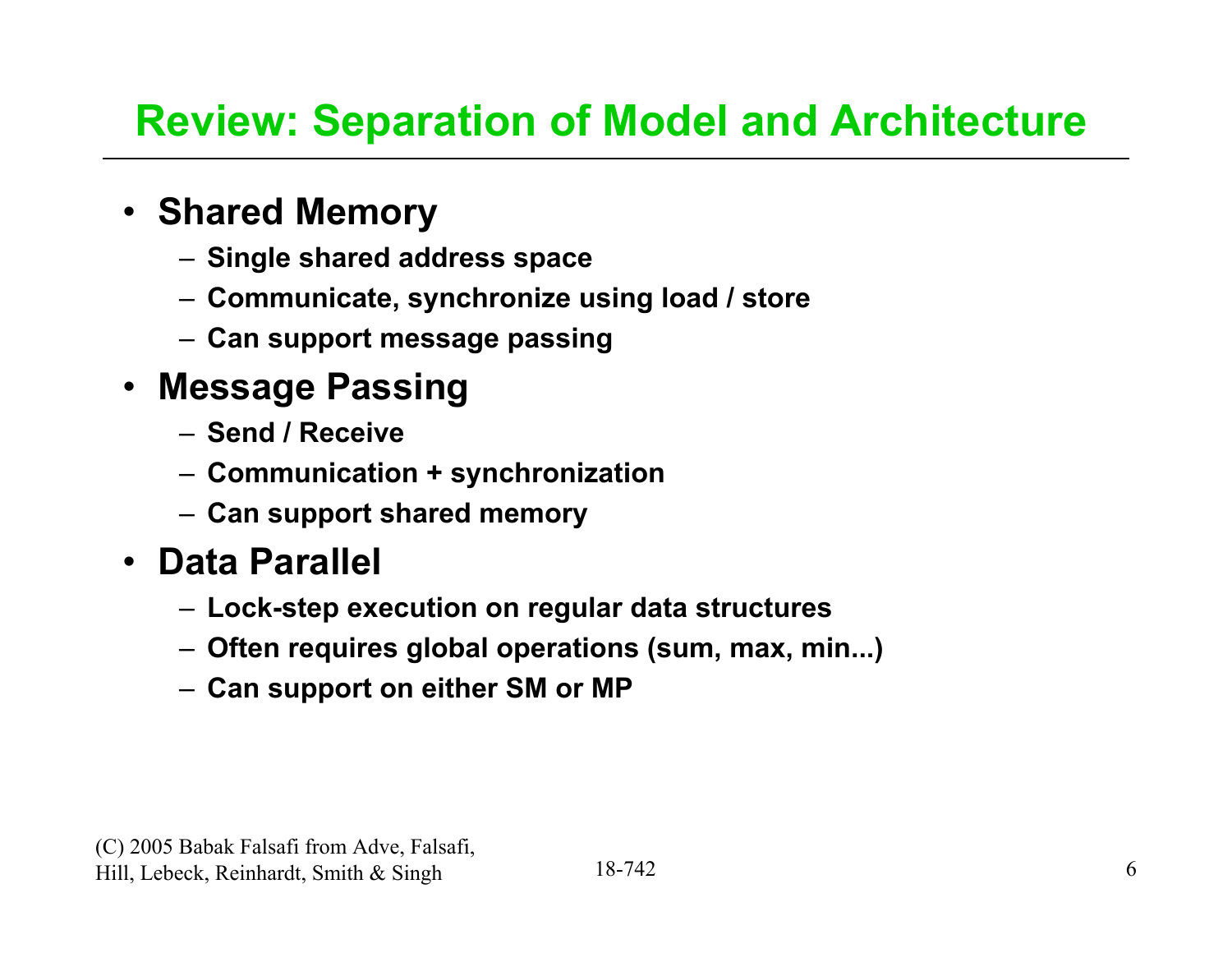## **Review: A Generic Parallel Machine**



- **Separation of programming models from architectures**
- **All models require communication**
- **Node with processor(s), memory, communication assist**

### **Let's see UMA, NUMA, Examples, & More History**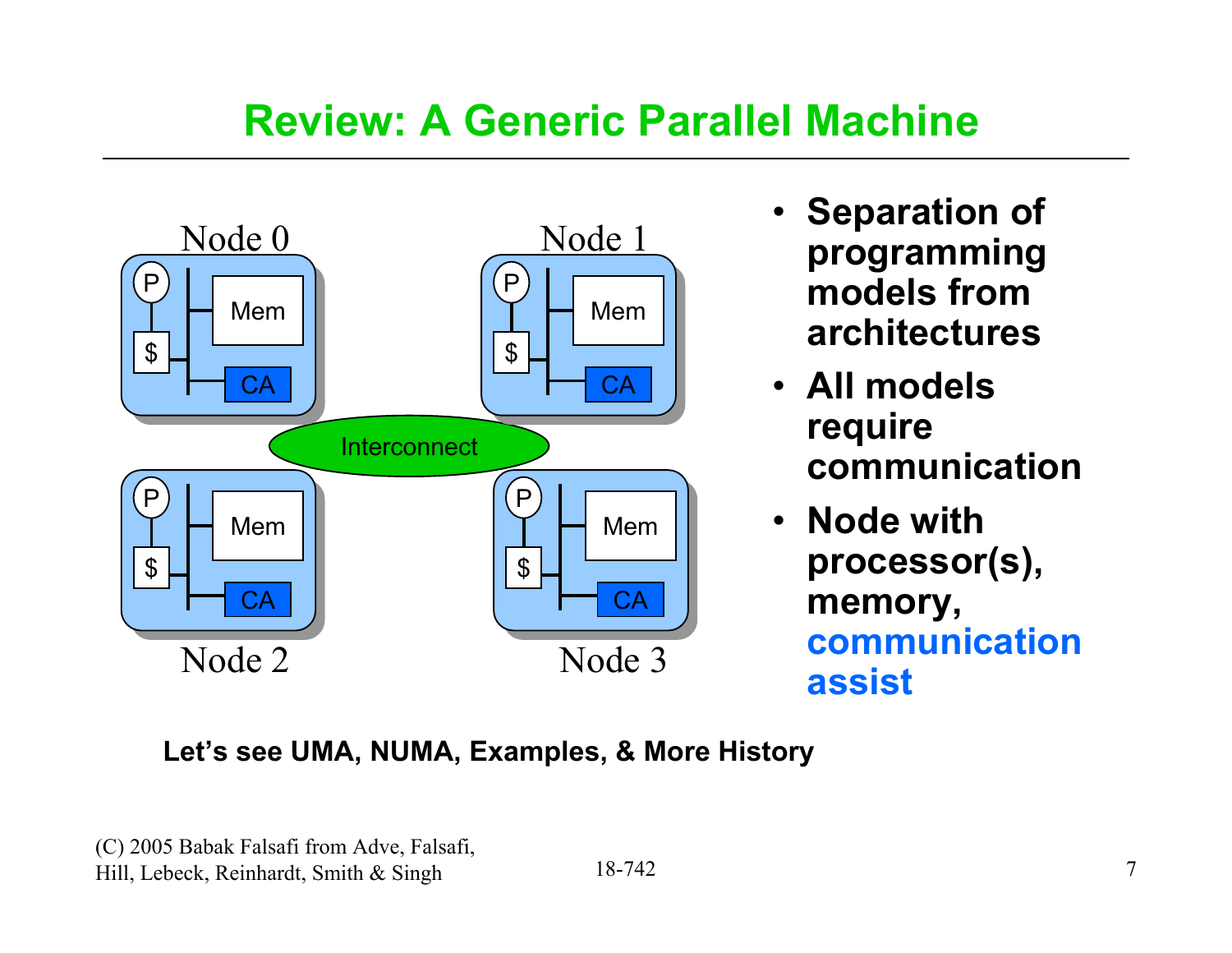## **UMA: Uniform Memory Access**

- • **Latencies are the same,**
	- –*but may be relatively high*
- $\bullet$  **Latencies get worse as system grows**

**=> scaling difficulties**

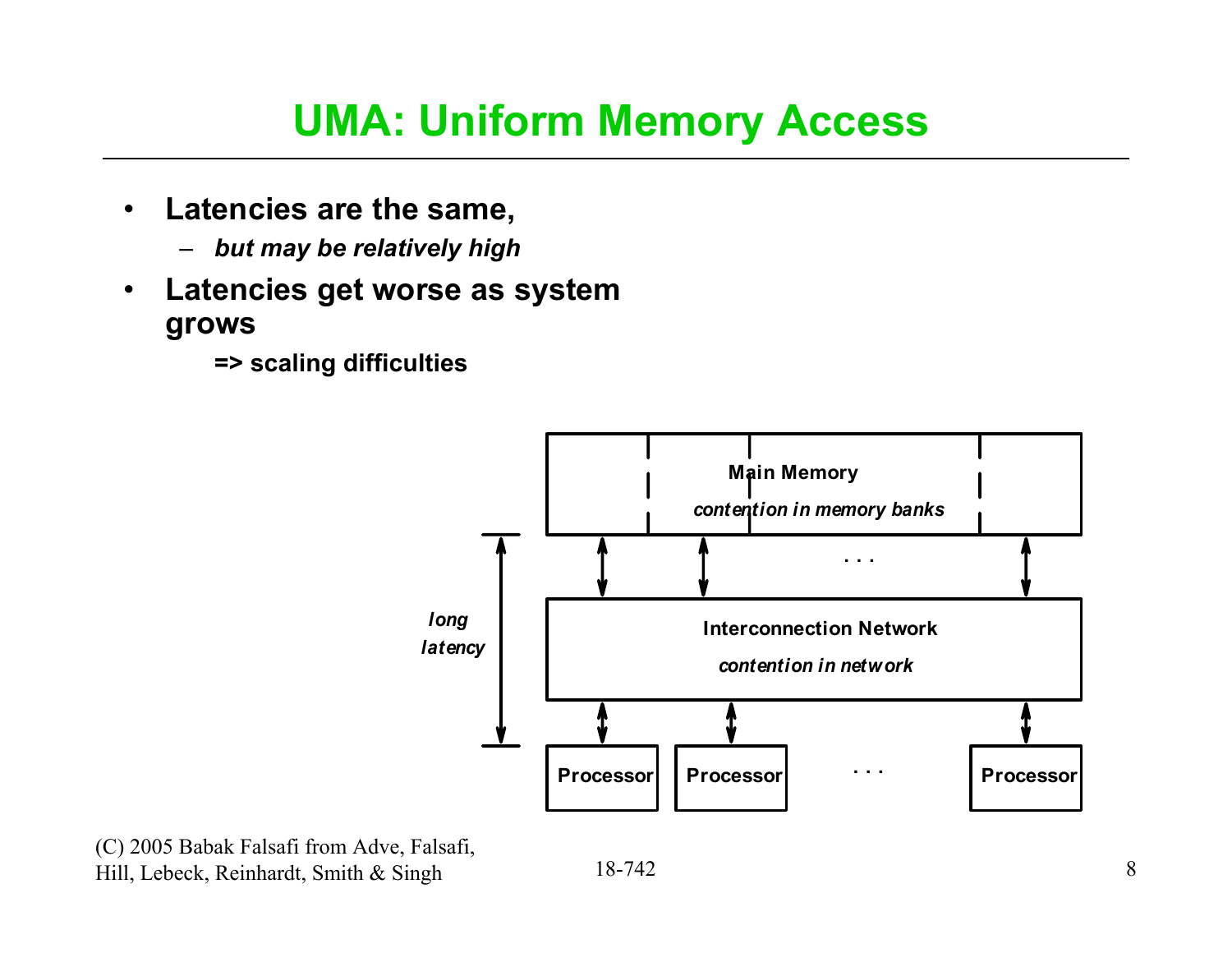## **Uniform Memory Access**

- $\bullet$ **Data placement unimportant**
- •**Typically used in small MPs only**
- •**Contention restricts bandwidth**
- • **Caches are often "allowed" in UMA systems**
- $\bullet$  **Also called symmetric multiprocessors (SMP)**

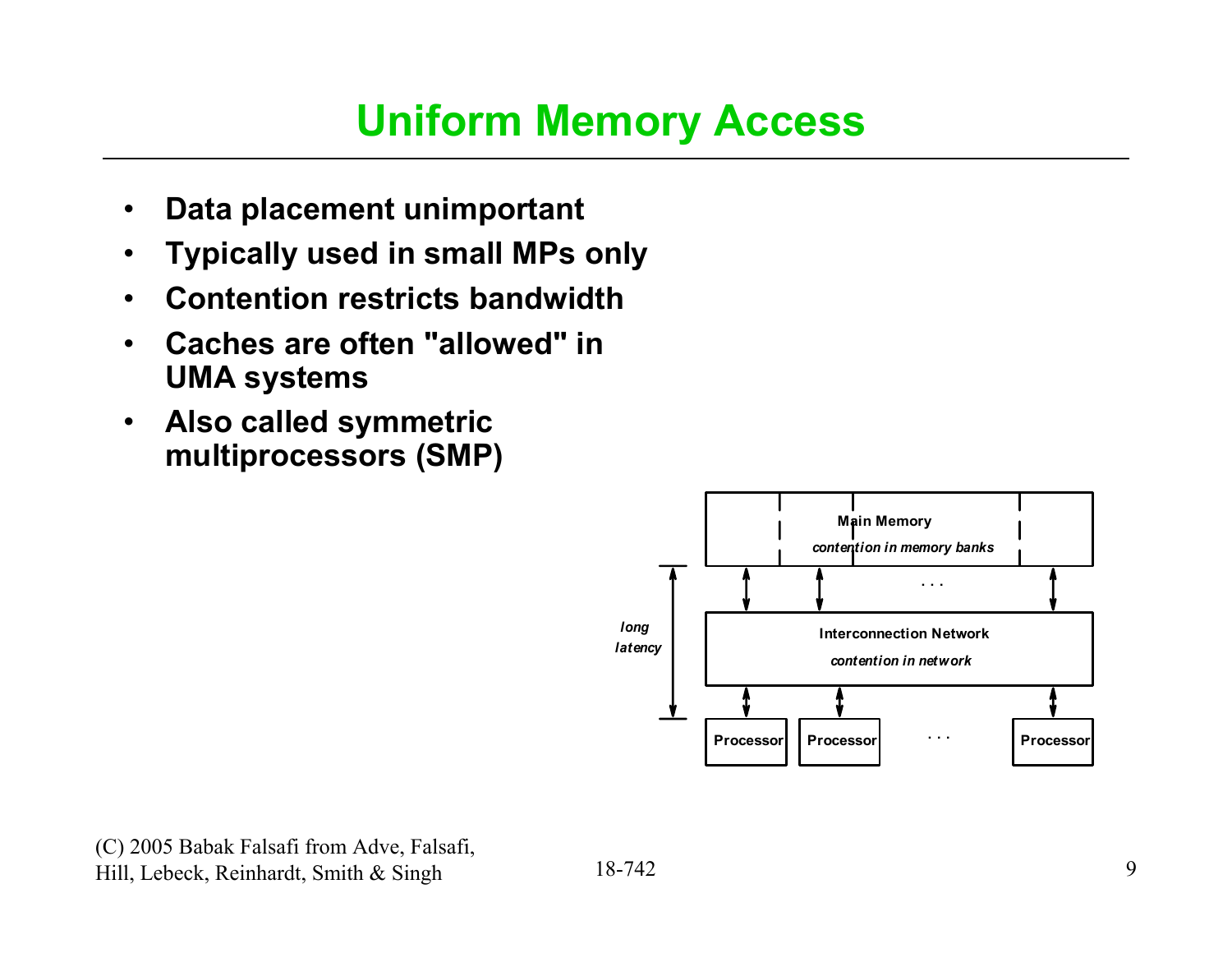## **Example: Intel Pentium Pro Quad**





- **All coherence and multiprocessing glue in processor module**
- **Highly integrated, targeted at high volume**
- **Low latency and bandwidth**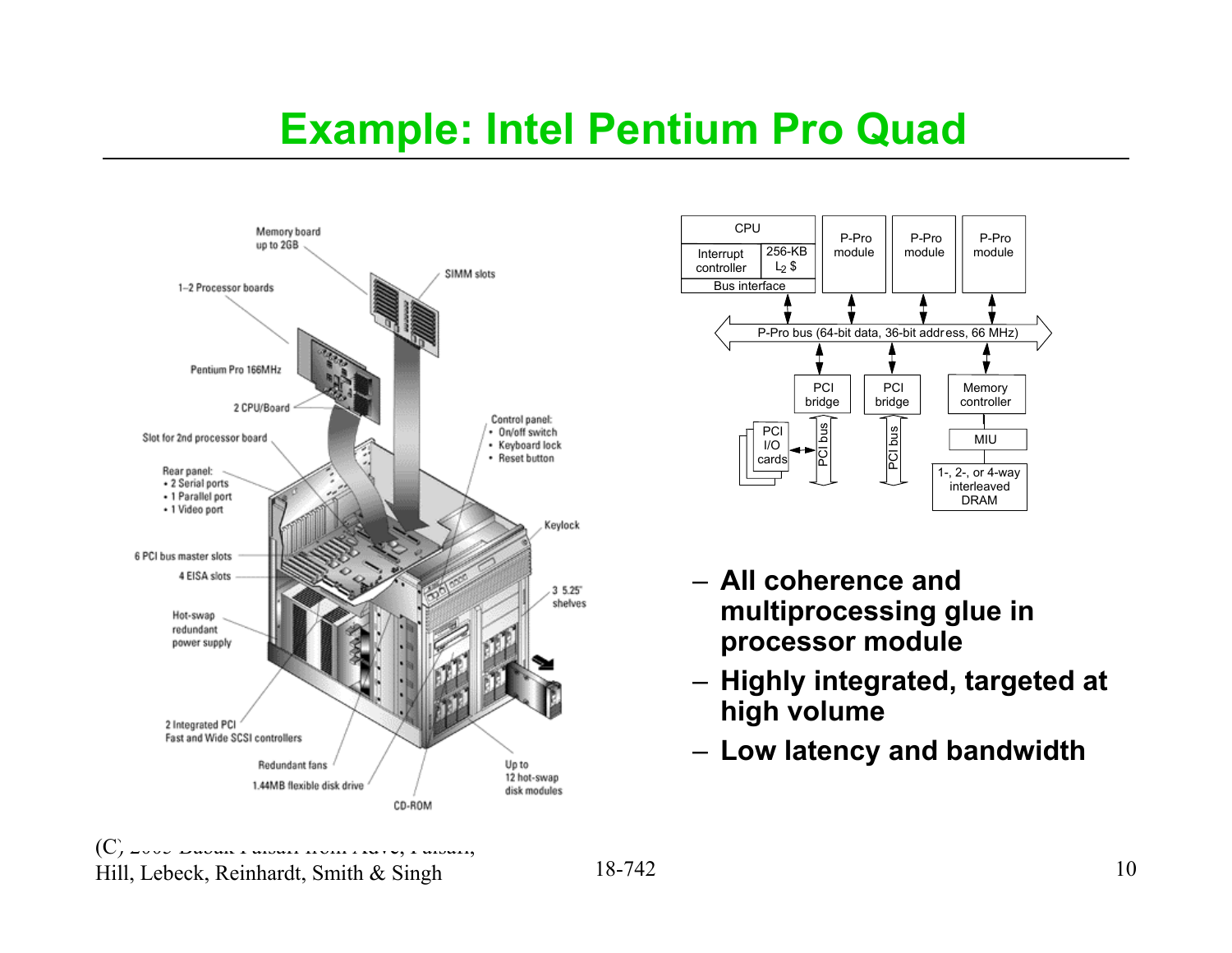## **Example: SUN Enterprise**



- **16 cards of either type: processors + memory, or I/O**
- **All memory accessed over bus, so symmetric**
- **Higher bandwidth, higher latency bus**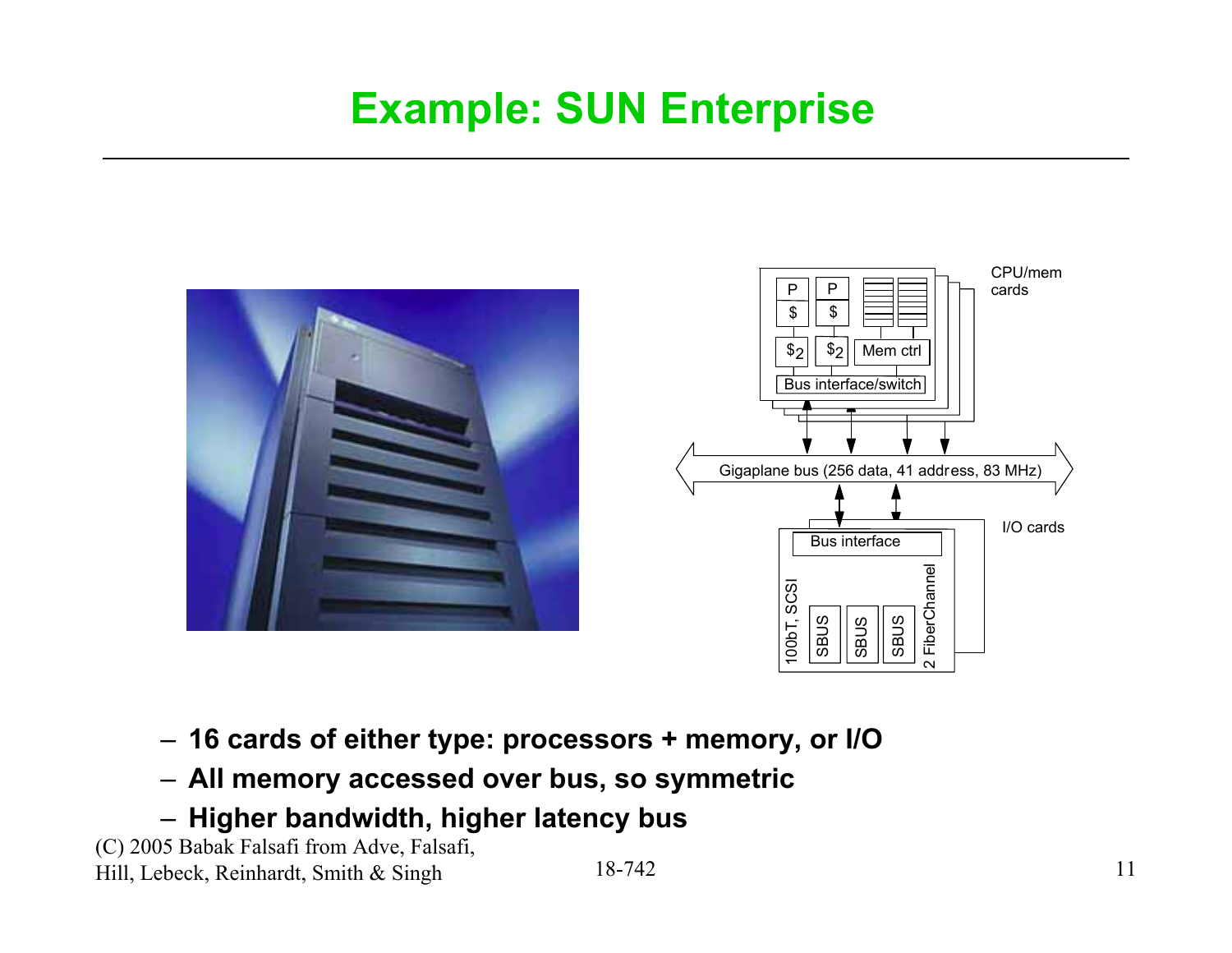## **NUMA: NonUniform Memory Access**

- $\bullet$ **Latency low to local memory**
- $\bullet$ **Latency much higher to remote memories**
- $\bullet$ **Performance very sensitive to data placement**
- $\bullet$ **Bandwidth to local memory may be higher**
- $\bullet$ **Contention in network and for memories**

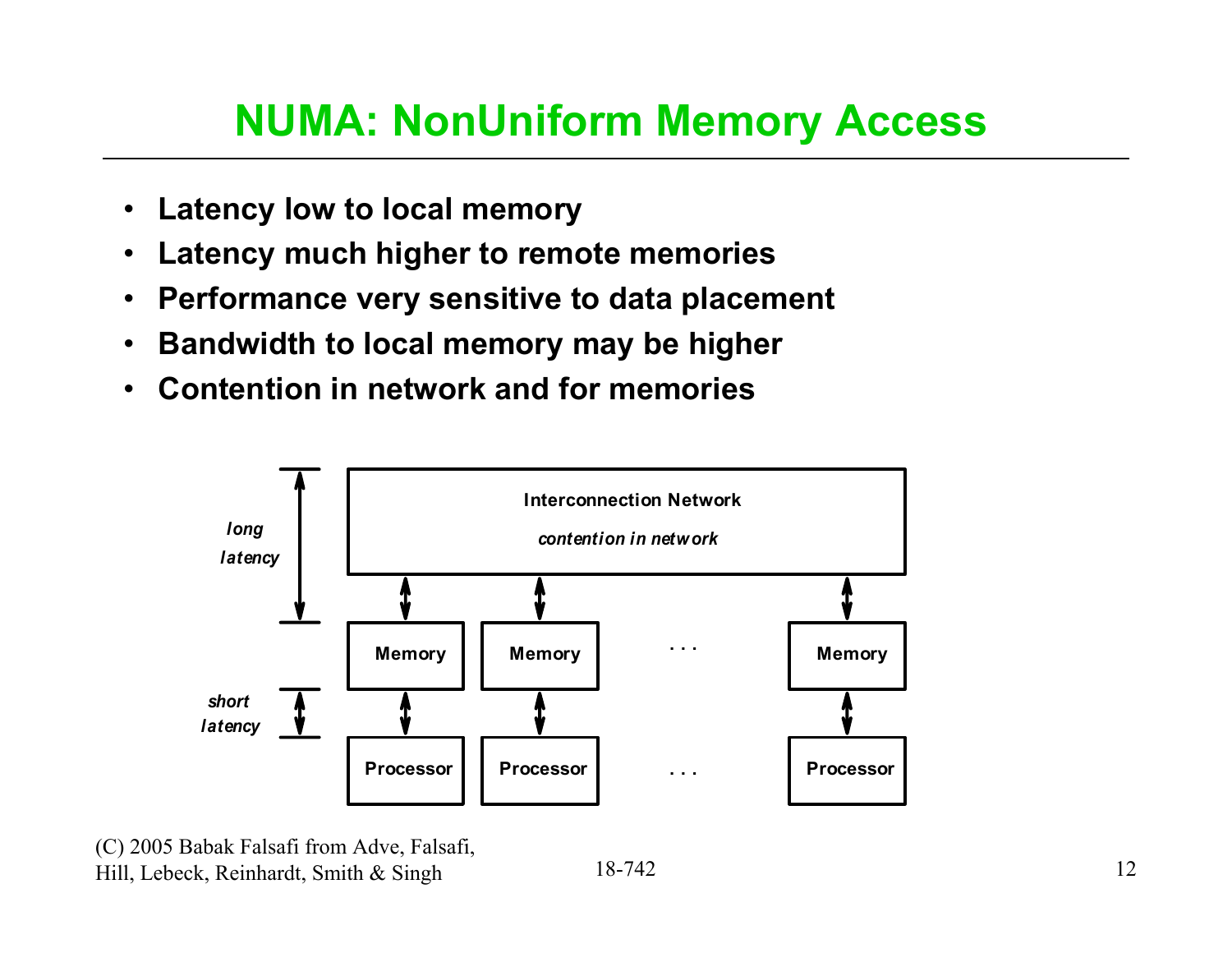## **NUMA Multiprocessors, contd.**

- $\bullet$  **Distributed shared memory**
	- **One logical address space**
	- **Can be treated as shared memory**
- $\bullet$  **Multicomputers**
	- **Each processor has its own memory address space**
	- **Use message passing for communication**

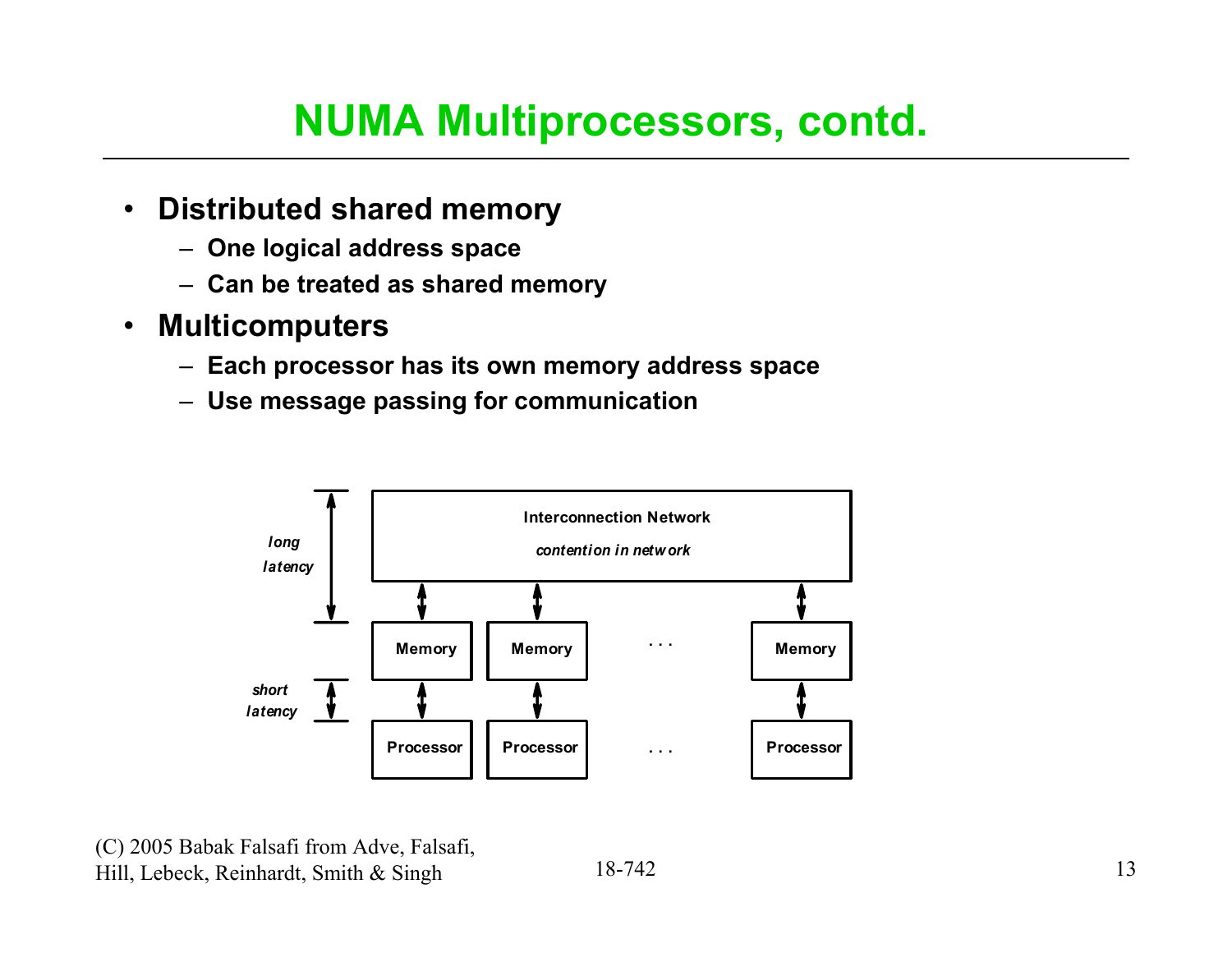## **Example: Cray T3E**





- **Scale up to 1024 processors, 480MB/s links**
- **Memory controller generates comm. request for nonlocal references**
- **No hardware mechanism for coherence (SGI Origin etc. provide this)**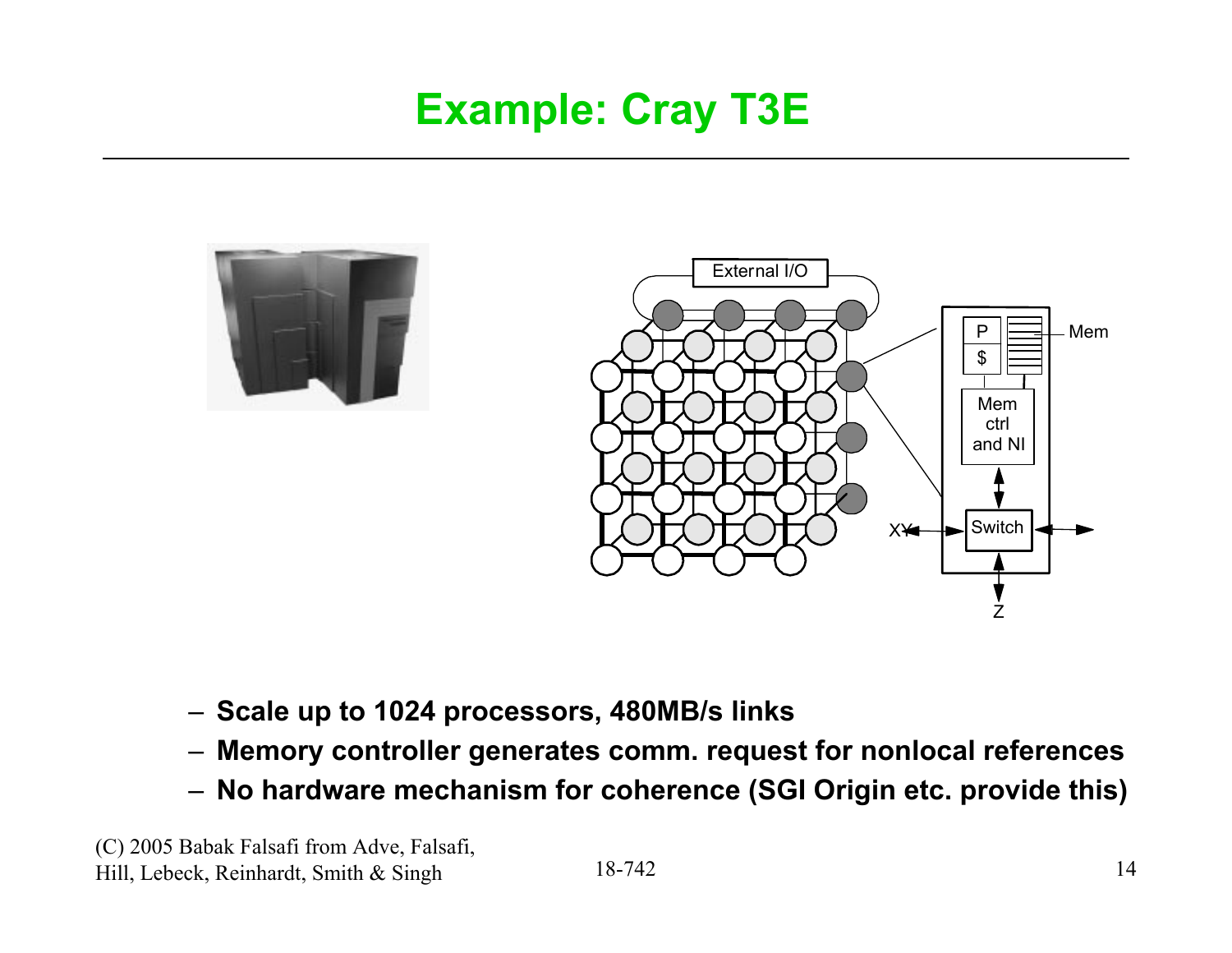### **Example Intel Paragon**

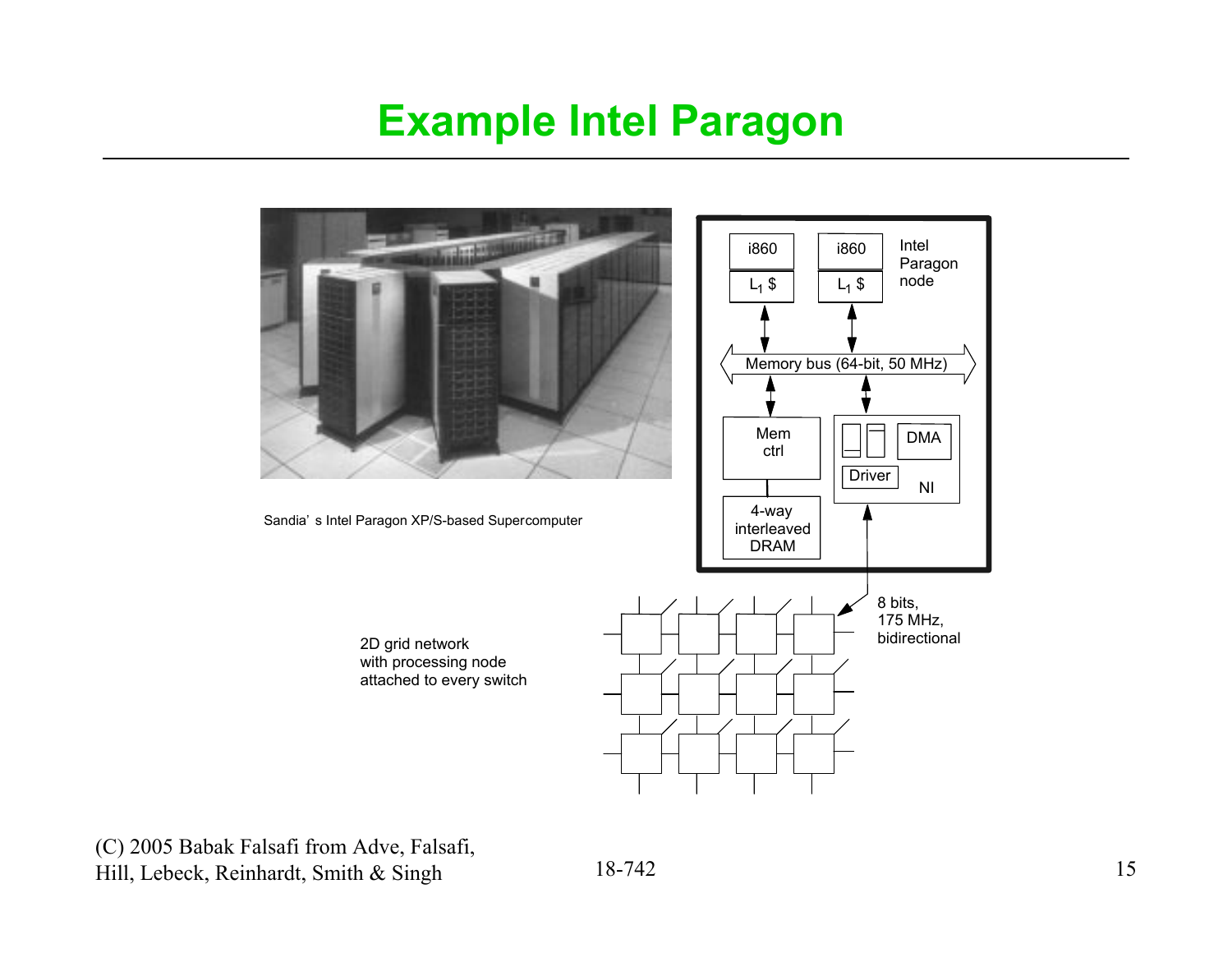### **Example: IBM SP-2**



- **Made out of essentially complete RS6000 workstations**
- **Network interface integrated in I/O bus (bw limited by I/O bus)**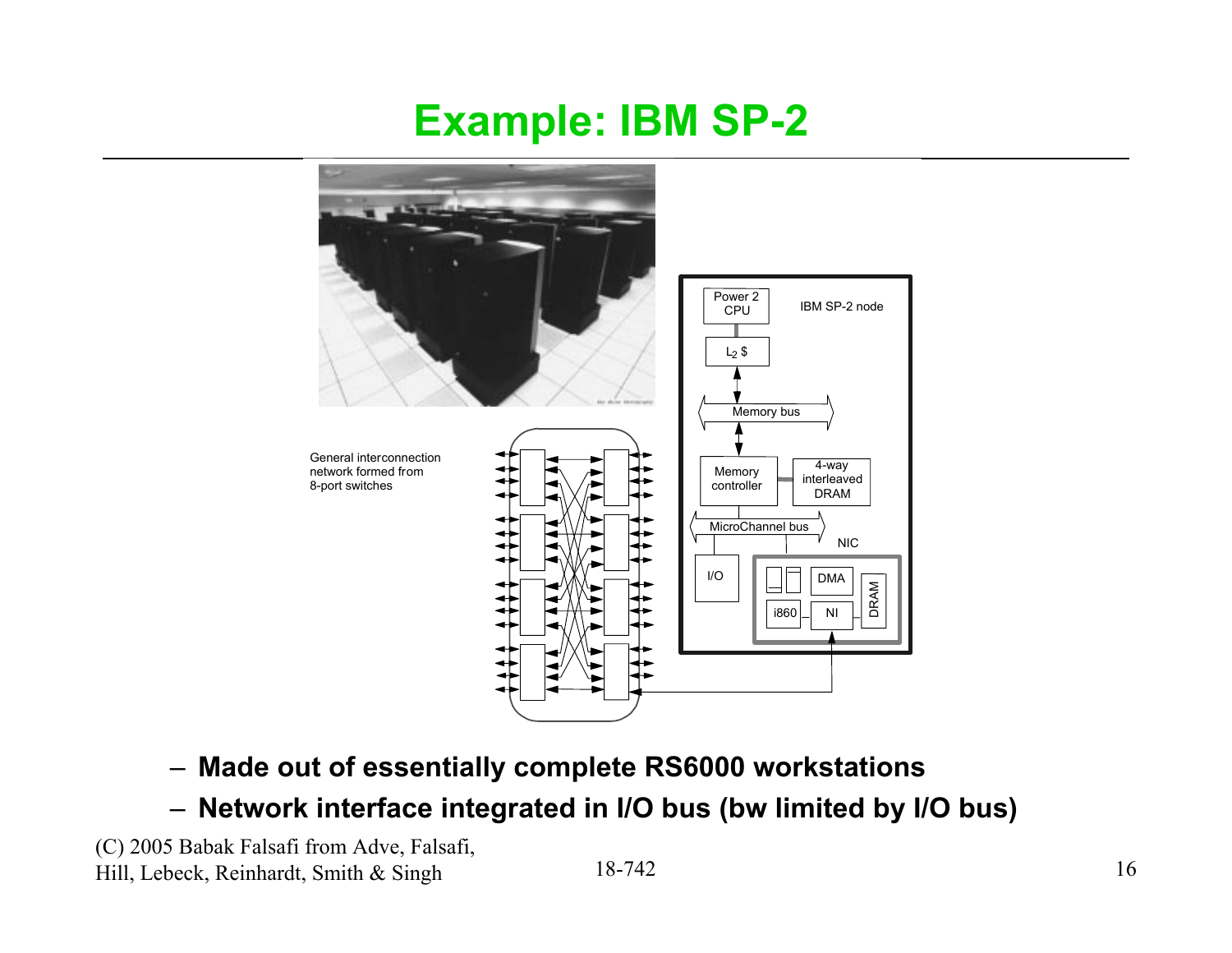## **Historical Evolution: 1960s & 70s**

- • **Early MPs**
	- **Mainframes**
	- **Small number of processors**
	- –**crossbar interconnect**
	- **UMA**

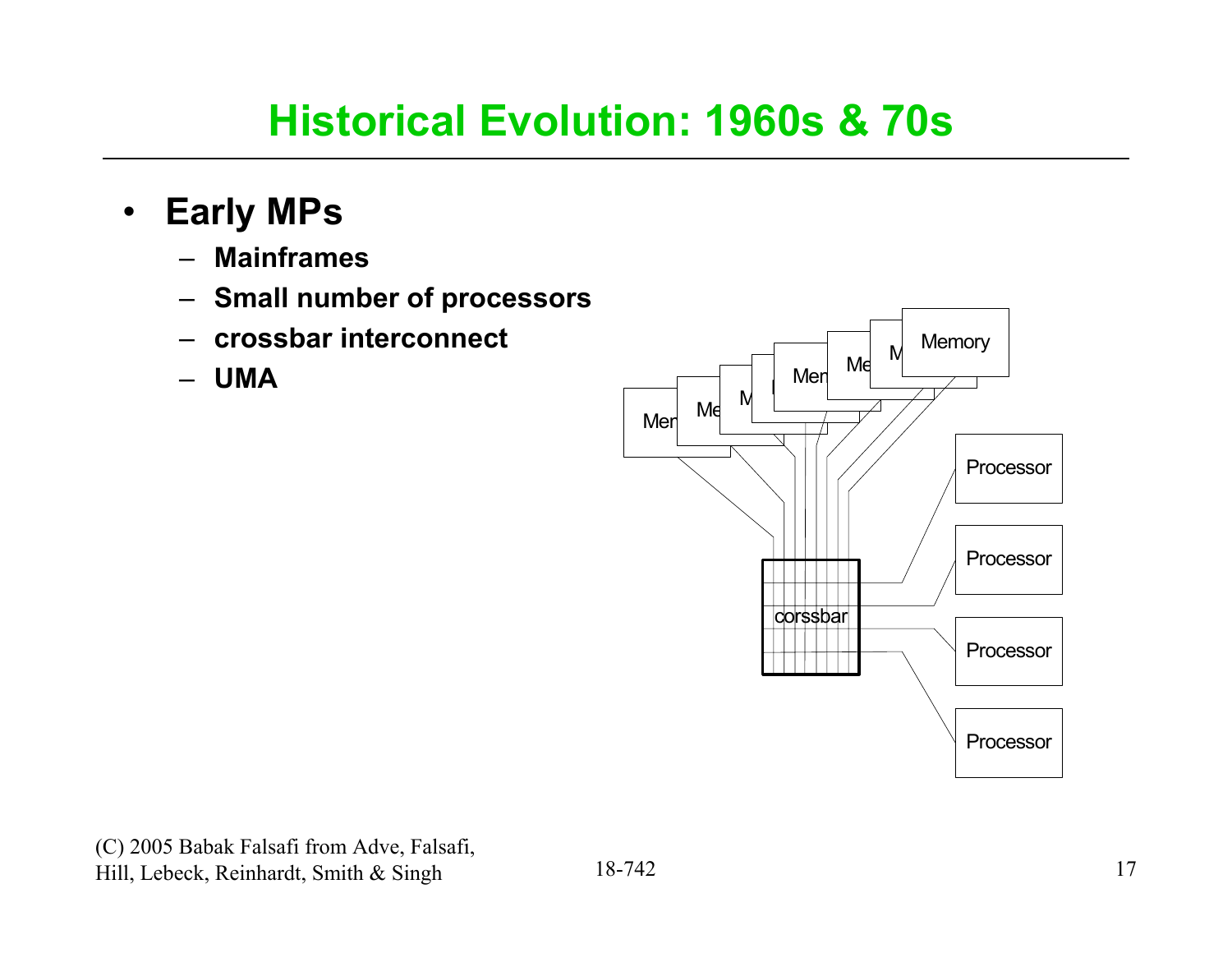## **Historical Evolution: 1980s**

#### $\bullet$ **Bus-Based MPs**

- –**enabler: processor-on-a-board**
- –**economical scaling**
- –**precursor of today's SMPs**
- –**UMA**

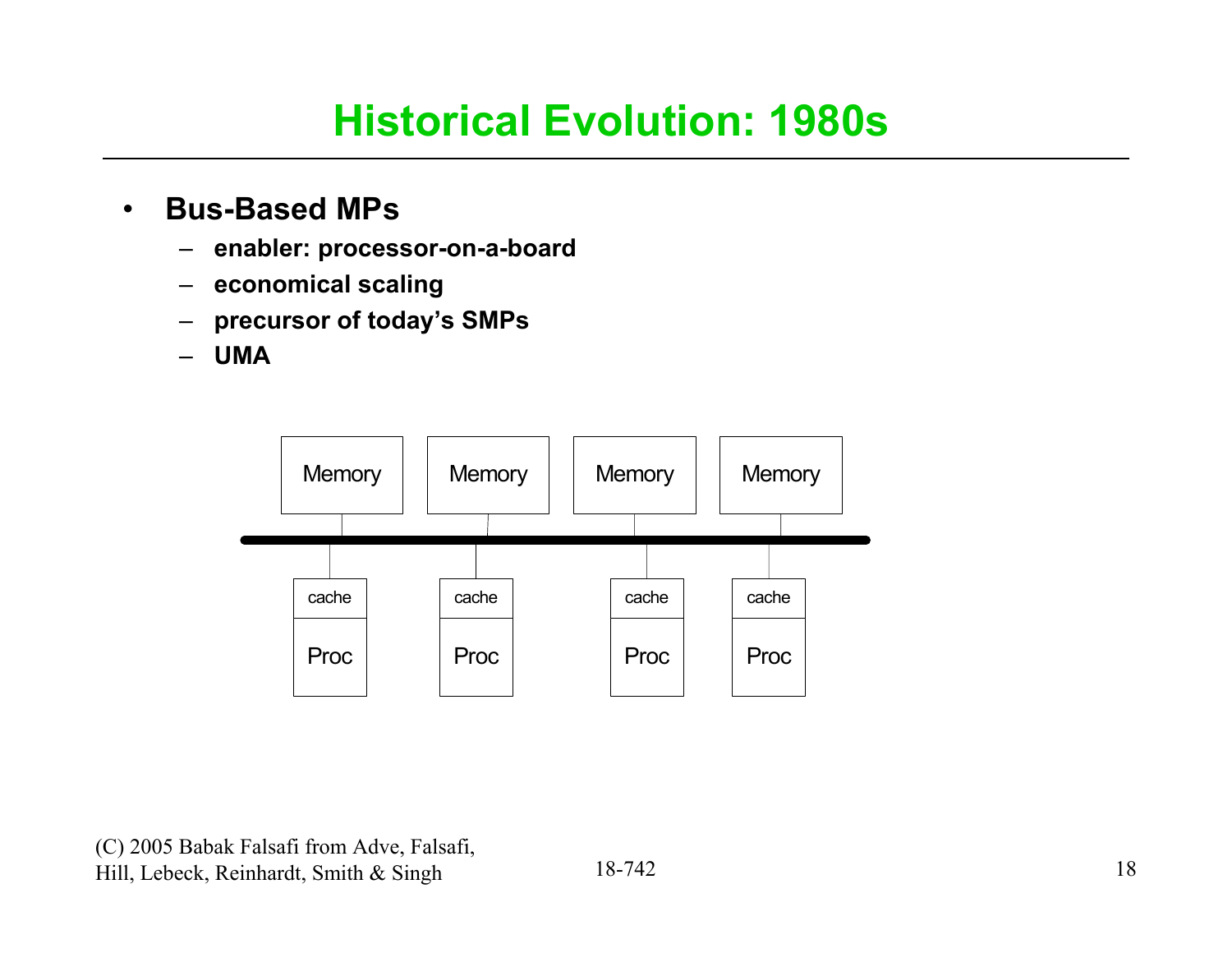## **Historical Evolution: Late 80s, mid 90s**

#### •**Large Scale MPs (Massively Parallel Processors)**

- **multi-dimensional interconnects**
- –**each node a computer (proc + cache + memory)**
- –**both shared memory and message passing versions**
- –**NUMA**
- –**not commercially viable**
- **still used for "supercomputing"**

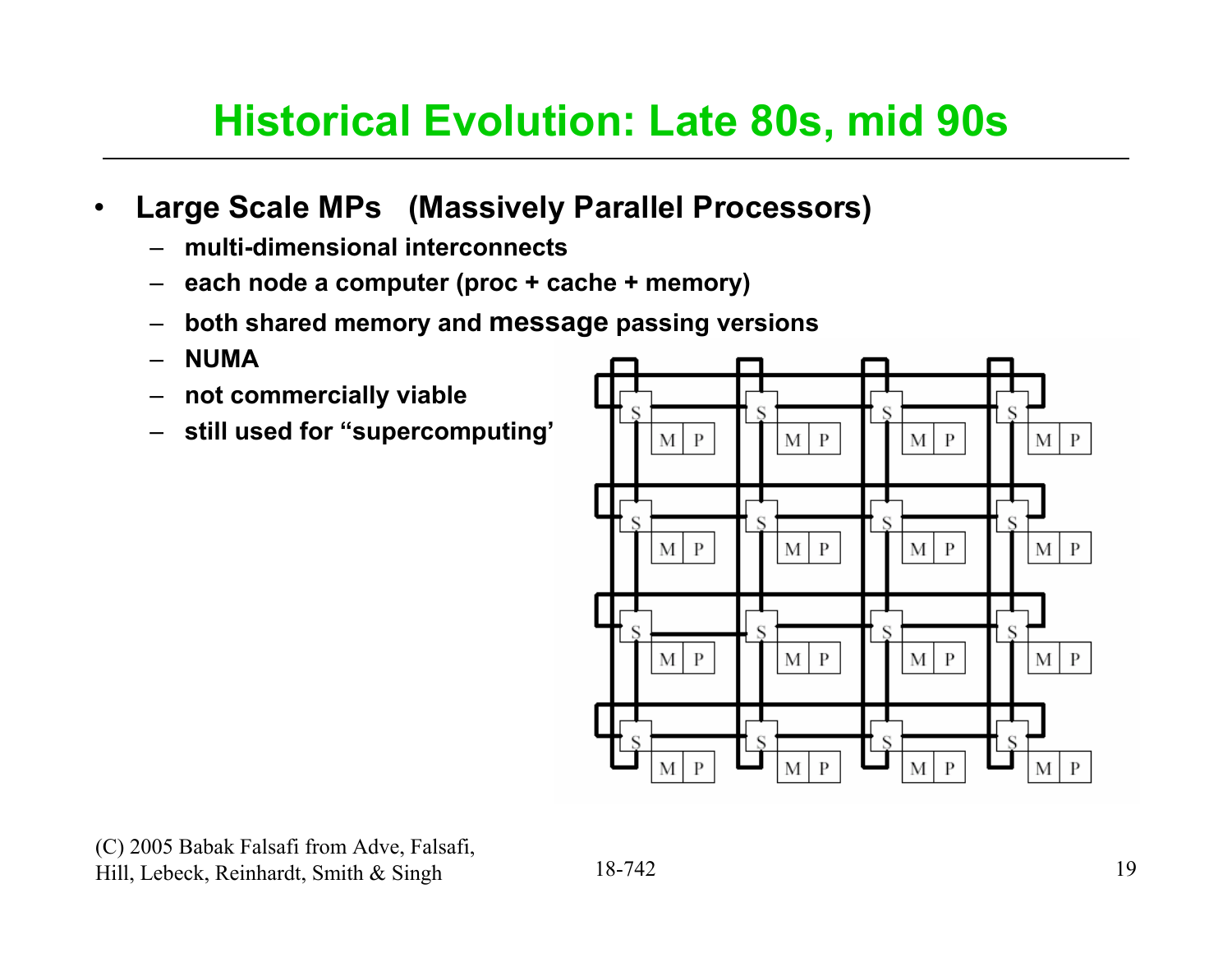### **Historical Evolution: Current**

### • **Small to Mid-Scale SMPs**

- **One module type: processor + caches + memory**
- **Clusters** 
	- **Use high performance LAN to connect small SMPs**

### • **Driven by economics**

- **Smaller systems => higher volumes**
- **Off-the-shelf components**

### • **Driven by applications**

- **Many more throughput applications (web servers)**
- **Than parallel applications (weather prediction)**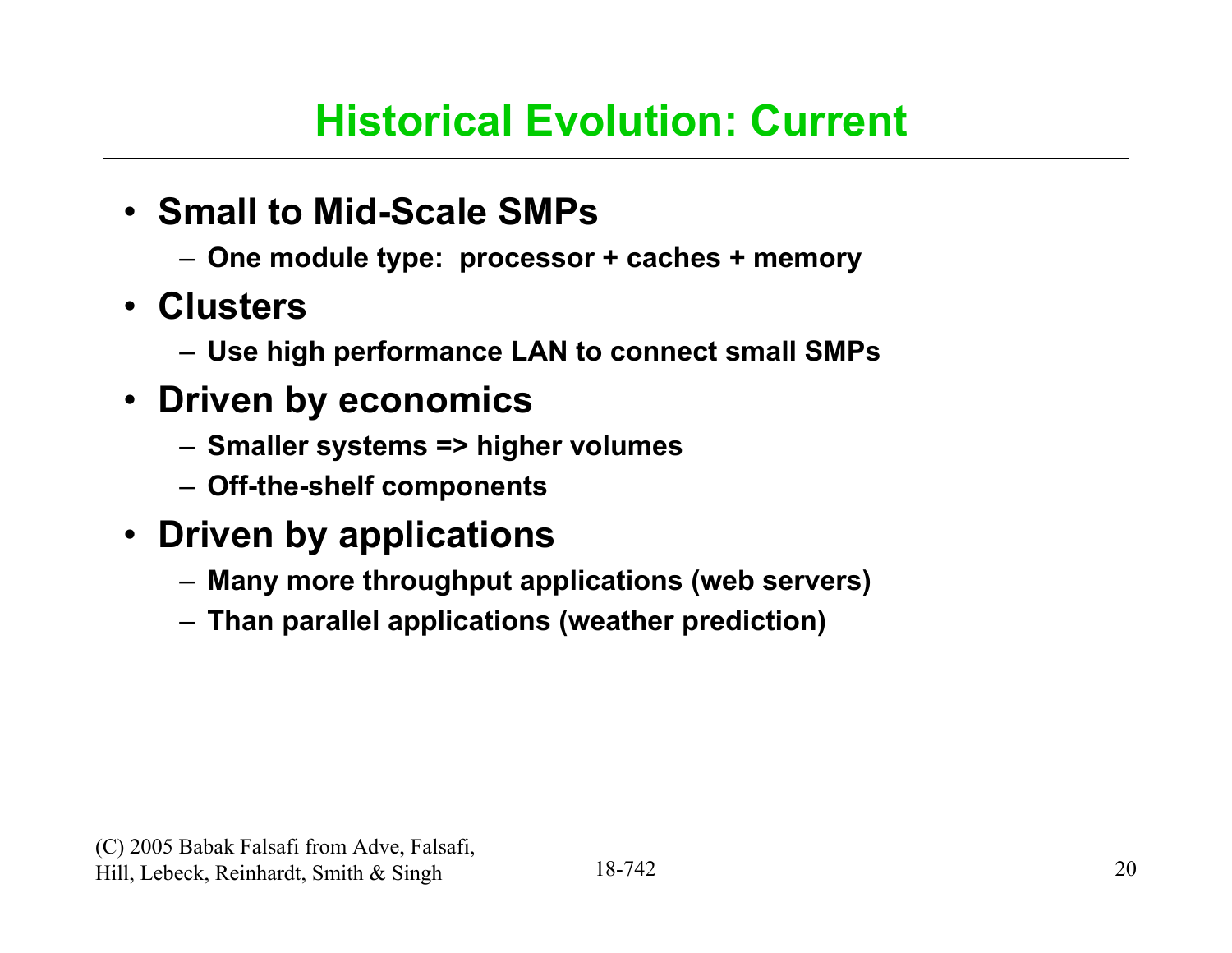## **Historical Taxonomy (Flynn)**

- $\bullet$ **SISD: Single Instruction, Single Data**
- $\bullet$ **Operand and instruction storage may be the same**
- $\bullet$ **Your basic uniprocessor**

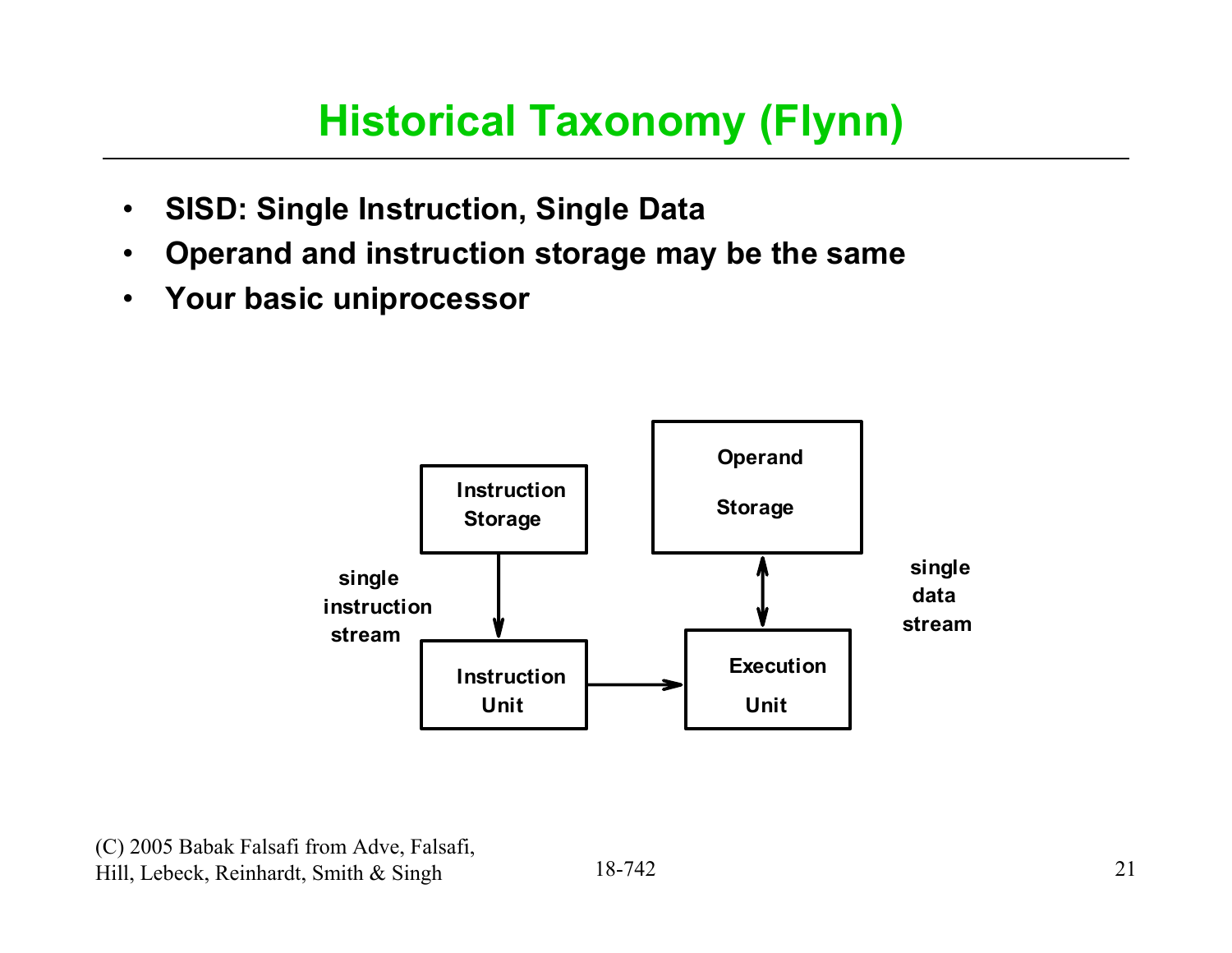## **Historical Taxonomy (Flynn)**

- $\bullet$  **SIMD: Single Instruction, Multiple Data** 
	- –**Insts and data storage usually separated**
- $\bullet$ **Leads to "Data Parallel" programming model**
- $\bullet$ **Works better for loop-oriented numerical problems**
- •**Automatic parallelization** *can* **work**

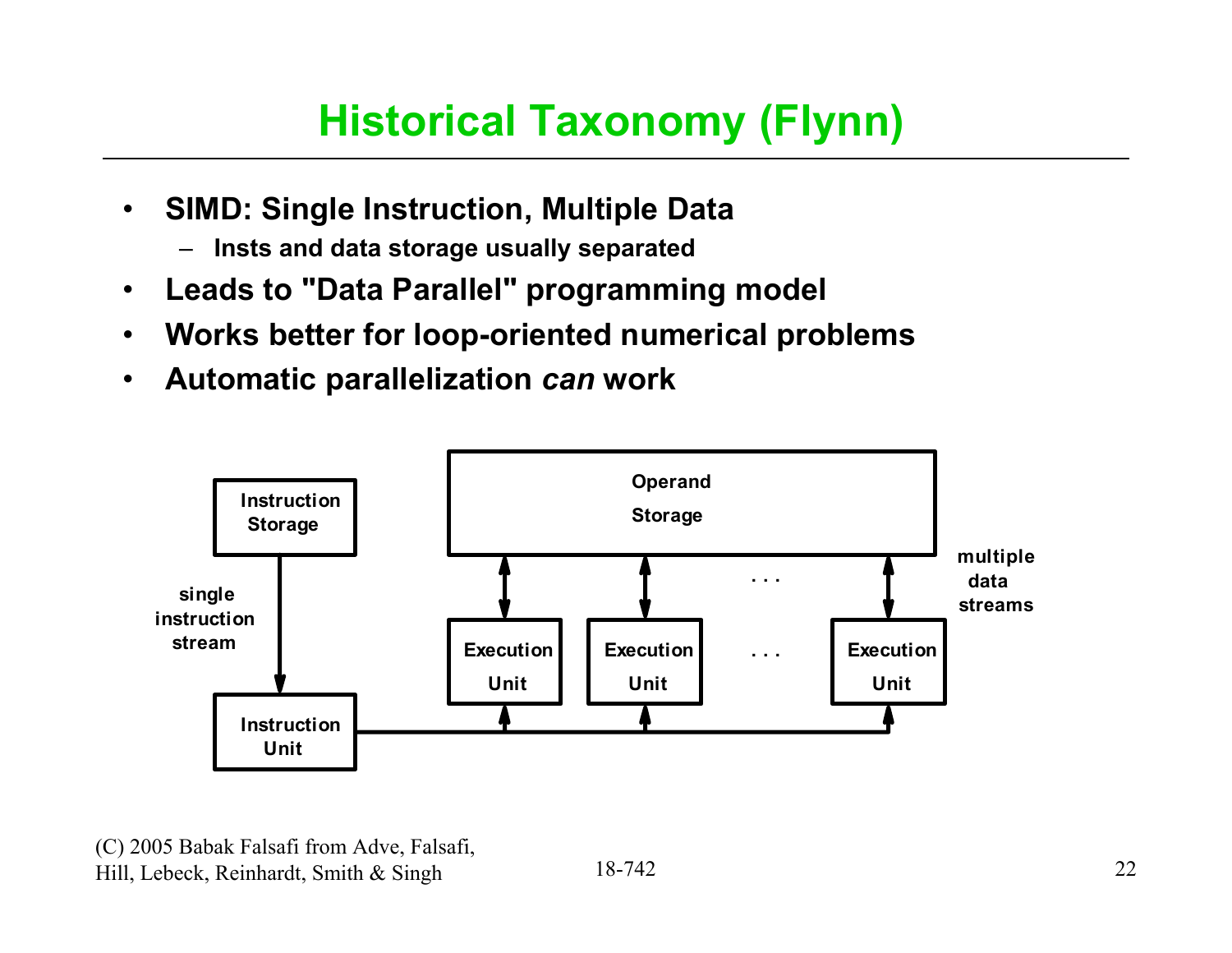## **Historical Taxonomy (Flynn)**

- $\bullet$ **MIMD: Multiple Instruction, Multiple Data**
- •**More flexible than SIMD** *and of more interest to us*
- •**Important for general purpose computing**
- $\bullet$ **Automatic parallelization more difficult**

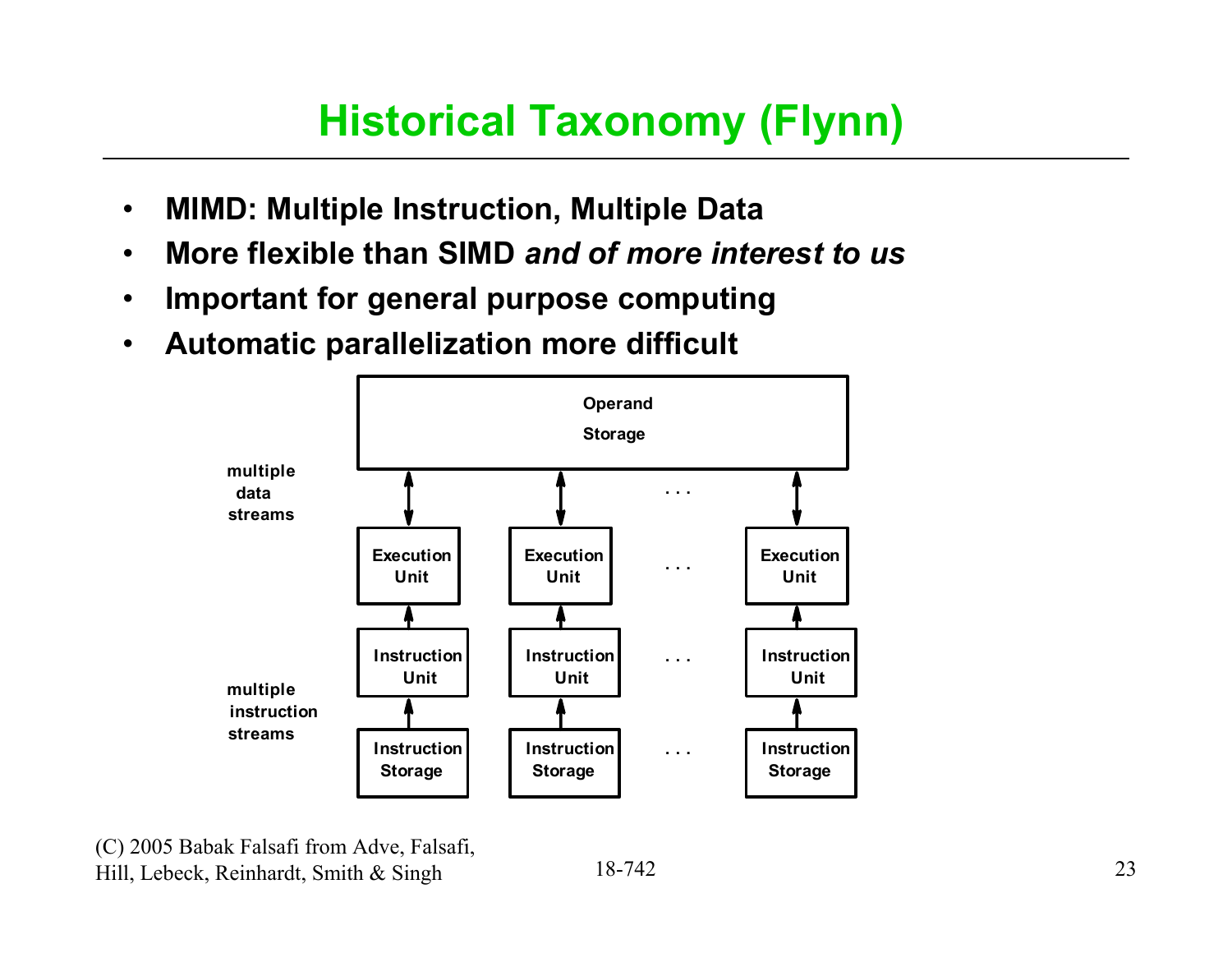## **Programming Model Design Issues**

- **Naming: How is communicated data and/or partner node referenced?**
- **Operations: What operations are allowed on named data?**
- **Ordering: How can producers and consumers of data coordinate their activities?**
- **Performance**
	- **Latency: How long does it take to communicate in a protected fashion?**
	- **Bandwidth: How much data can be communicated per second? How many operations per second?**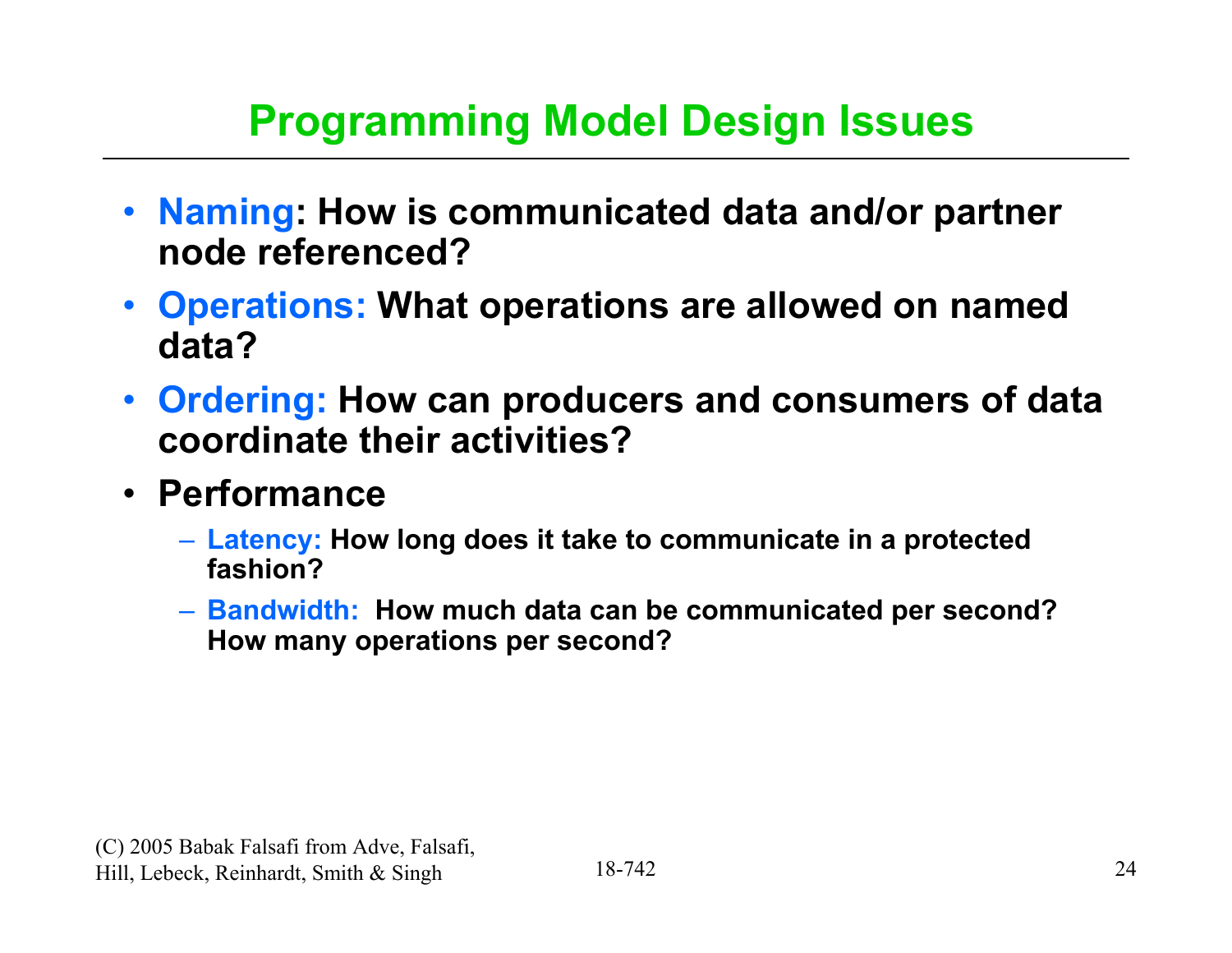- **Single Global Linear-Address-Space (shared memory)**
- • **Single Global Segmented-Name-Space (global objects)**
- **Multiple Local Address/Name Spaces (message passing)**
- **Naming strategy affects**
	- **Programmer / Software**
	- **Performance**
	- **Design Complexity**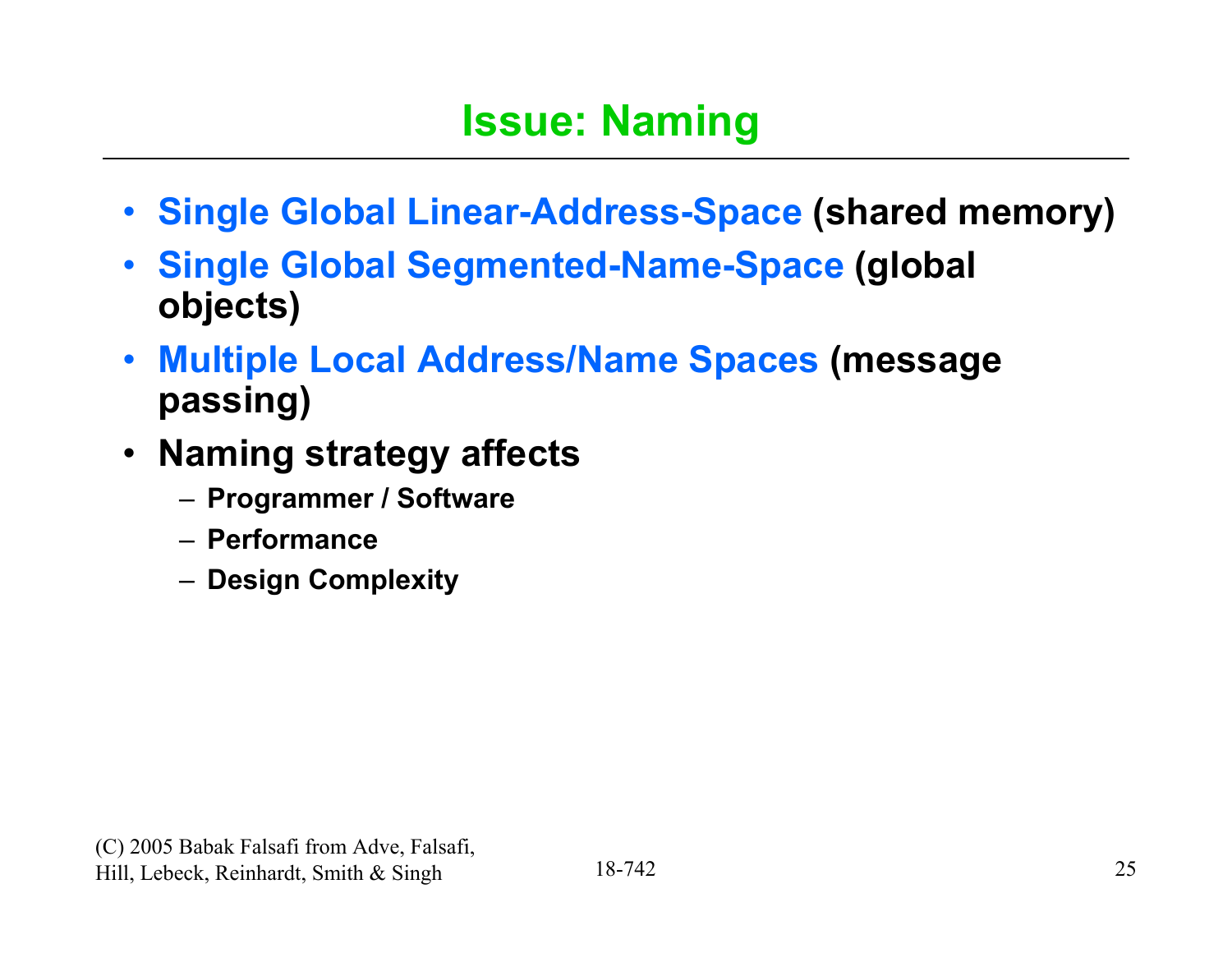### • **Uniprocessor RISC**

- **ld/st and atomic operations on memory**
- **arithmetic on registers**

### • **Shared Memory Multiprocessor**

- **ld/st and atomic operations on local/gobal memory**
- **arithmetic on registers**

### • **Message Passing Multiprocessor**

- **send/receive on local memory**
- **broadcast**

### • **Data Parallel**

- **ld/st**
- **Global operations (add, max, etc.)**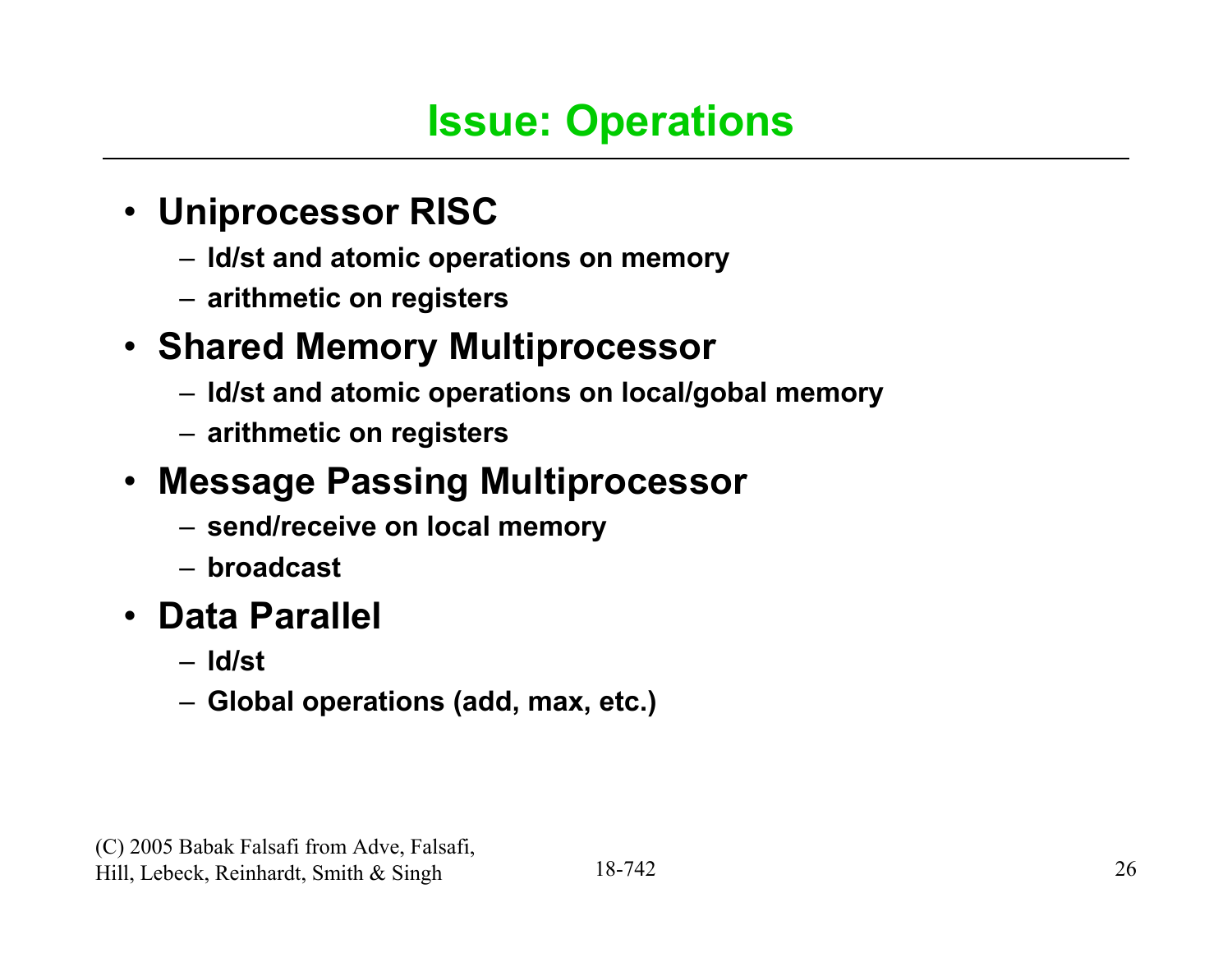### • **Uniprocessor**

- **programmer sees order as program order**
- **out-of-order execution (tomasulo's algorithm) actually changes order**
- **write buffers**
- **important to maintain dependencies**

### • **Multiprocessor**

- **What is order among several threads accessing shared data?**
- **What affect does this have on performance?**
- **What if implicit order is insufficient?**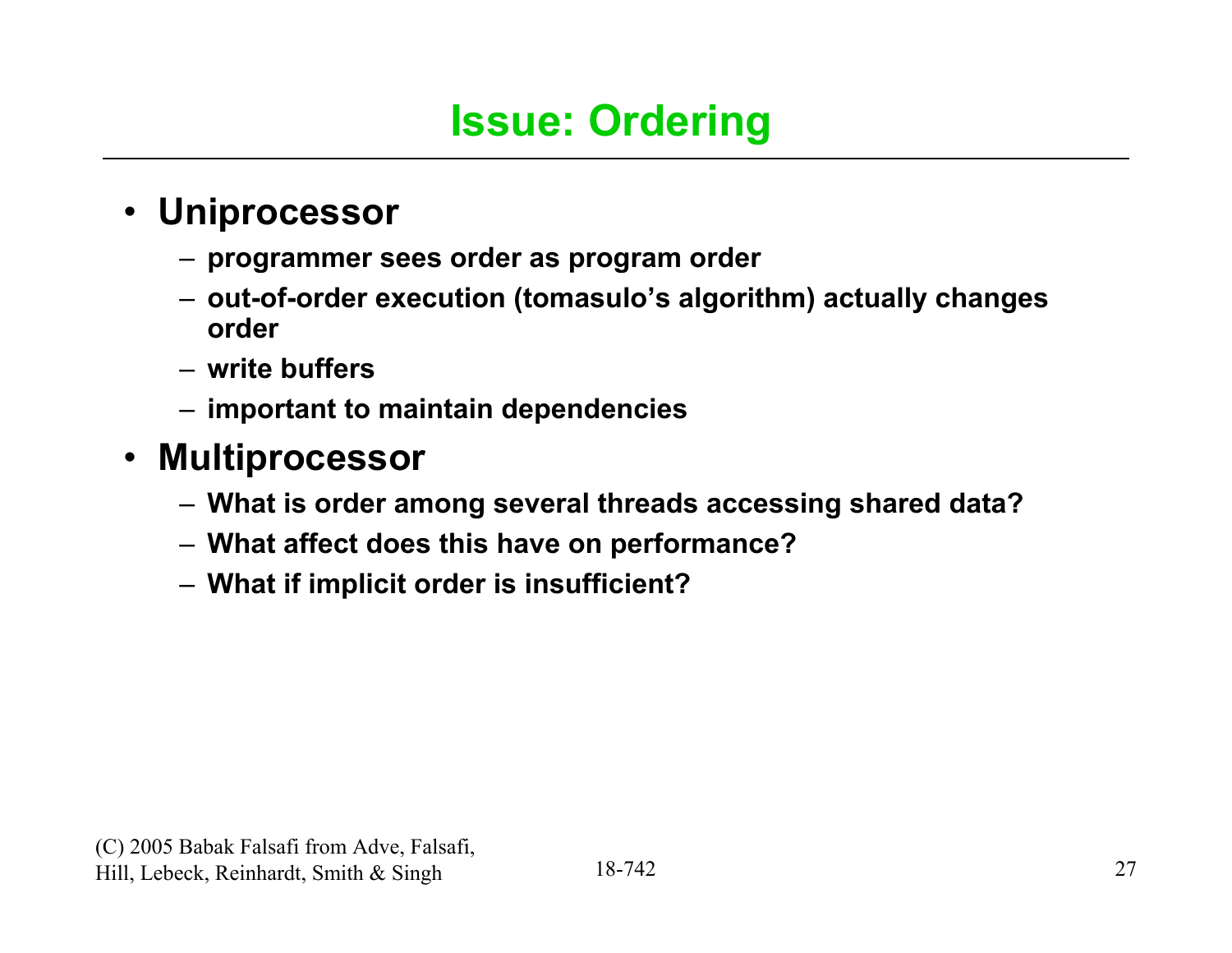## **Issue: Order/Synchronization**

### • **Coordination mainly takes three forms:**

- **mutual exclusion (e.g., spin-locks)**
- **event notification**
	- » **point-to-point (e.g., producer-consumer)**
	- » **global (e.g., end of phase indication, all or subset of processes)**
- **global operations (e.g., sum)**

### • **Issues:**

- **synchronization name space (entire address space or portion)**
- **granularity (per byte, per word, ... => overhead)**
- **low latency, low serialization (hot spots)**
- **variety of approaches**
	- » **test&set, compare&swap, ldLocked-stConditional**
	- » **Full / Empty bits and traps**
	- » **queue-based locks, fetch&op with combining**
	- » **scans**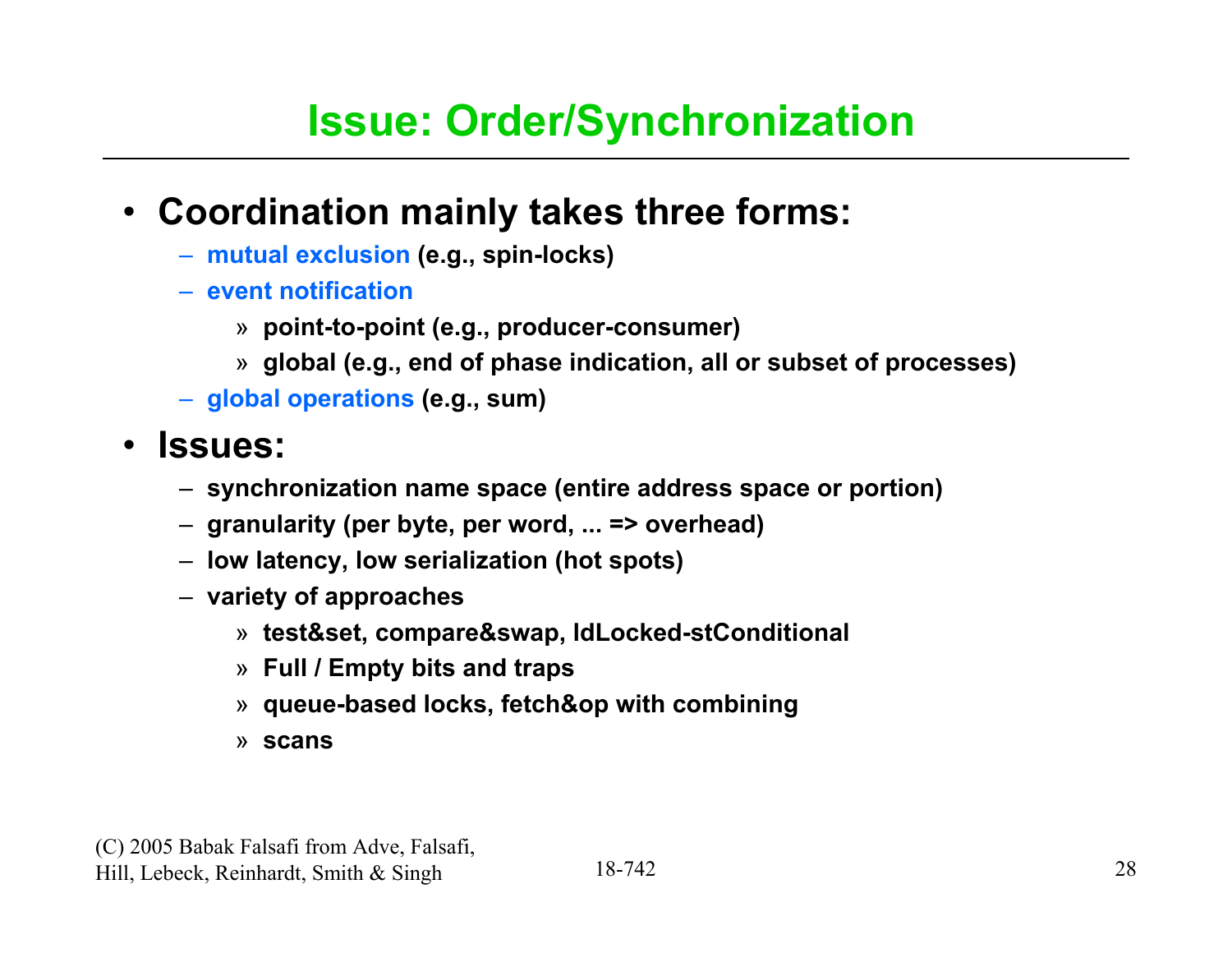### **Performance Issue: Latency**

- $\bullet$ **Must deal with latency when using fast processors**
- **Options:**
	- **Reduce frequency of long latency events**
		- » **algorithmic changes, computation and data distribution**
	- **Reduce latency**
		- » **cache shared data, network interface design, network design**
	- **Tolerate latency**
		- » **message passing overlaps computation with communication (program controlled)**
		- » **SM overlaps access completion and computation using consistency model and prefetching**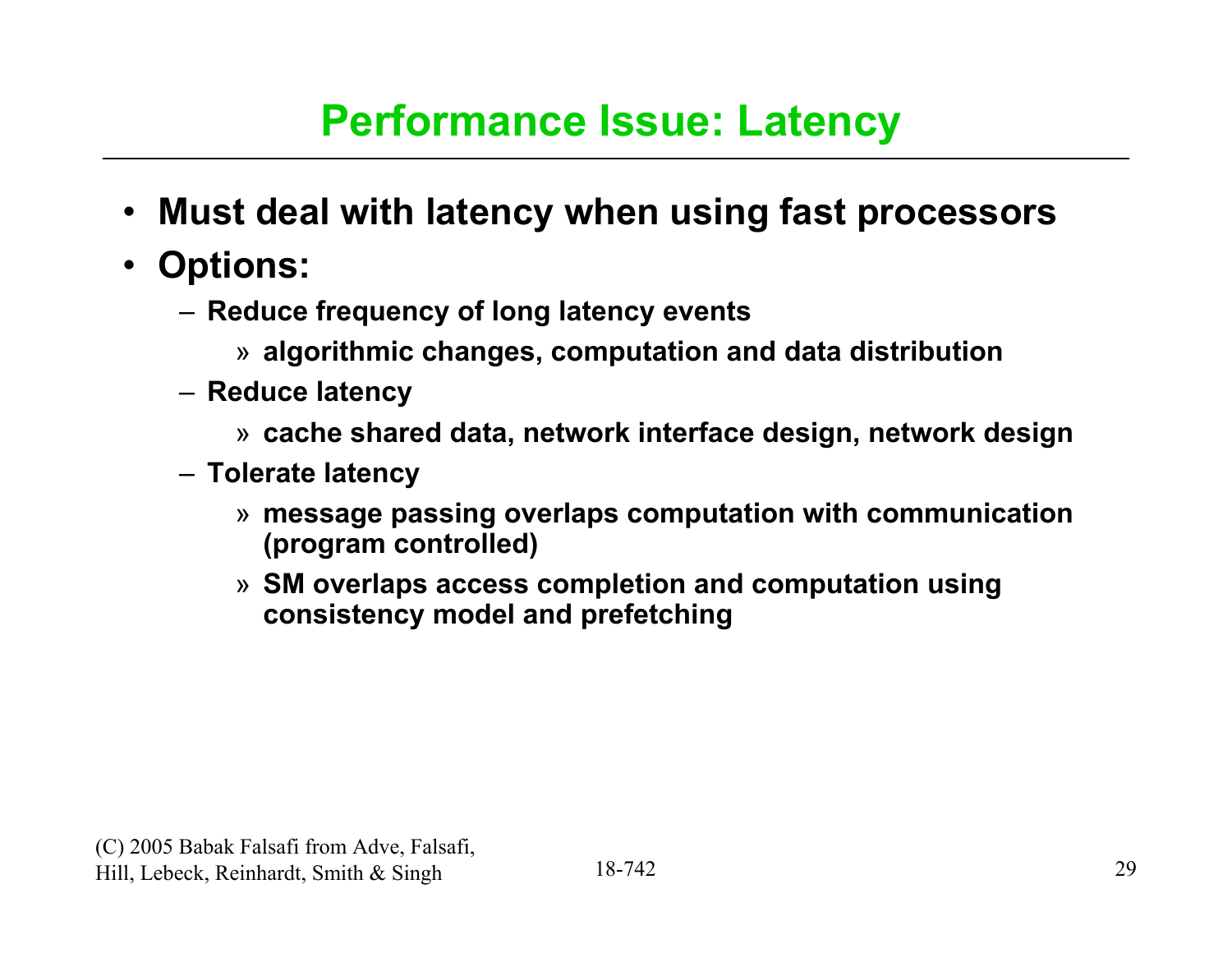### **Performance Issue: Bandwidth**

- **Private and global bandwidth requirements**
- **Private bandwidth requirements can be supported by:**
	- **distributing main memory among PEs**
	- **application changes, local caches, memory system design**
- **Global bandwidth requirements can be supported by:**
	- **scalable interconnect technology**
	- **distributed main memory and caches**
	- **efficient network interfaces**
	- **avoiding contention (hot spots) through application changes**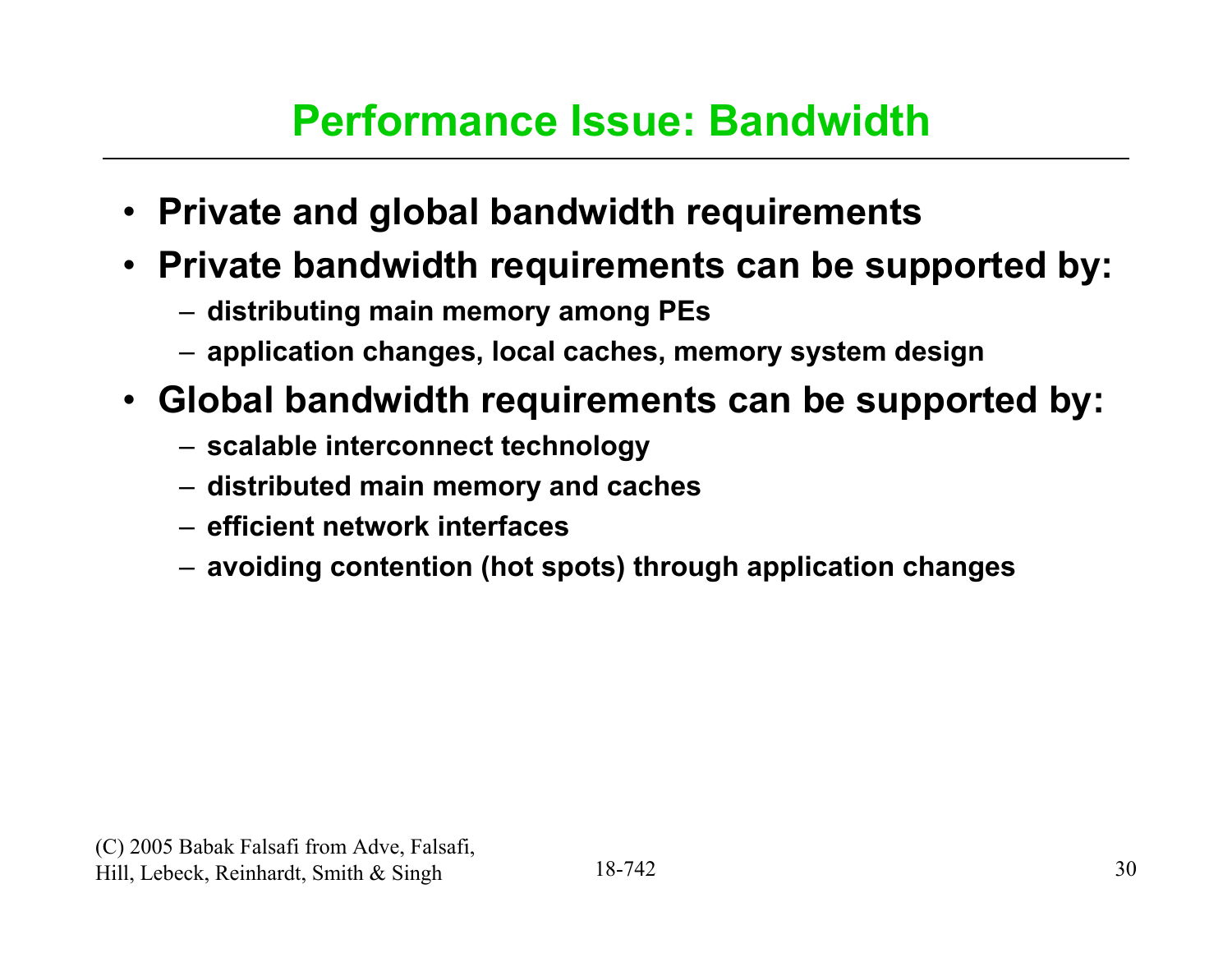#### **Cost = Frequency x (Overhead + Latency + Xfer size/BW - Overlap)**

- **Frequency = number of communications per unit work**
	- **algorithm, placement, replication, bulk data transfer**
- **Overhead = processor cycles spent initiating or handling**
	- **protection checks, status, buffer mgmt, copies, events**
- **Latency = time to move bits from source to dest**
	- **comm assist, topology, routing, congestion**
- **Transfer time = time through bottleneck**
	- **comm assist, links, congestions**

### • **Overlap = portion overlapped with useful work**

– **comm assist, comm operations, processor design**